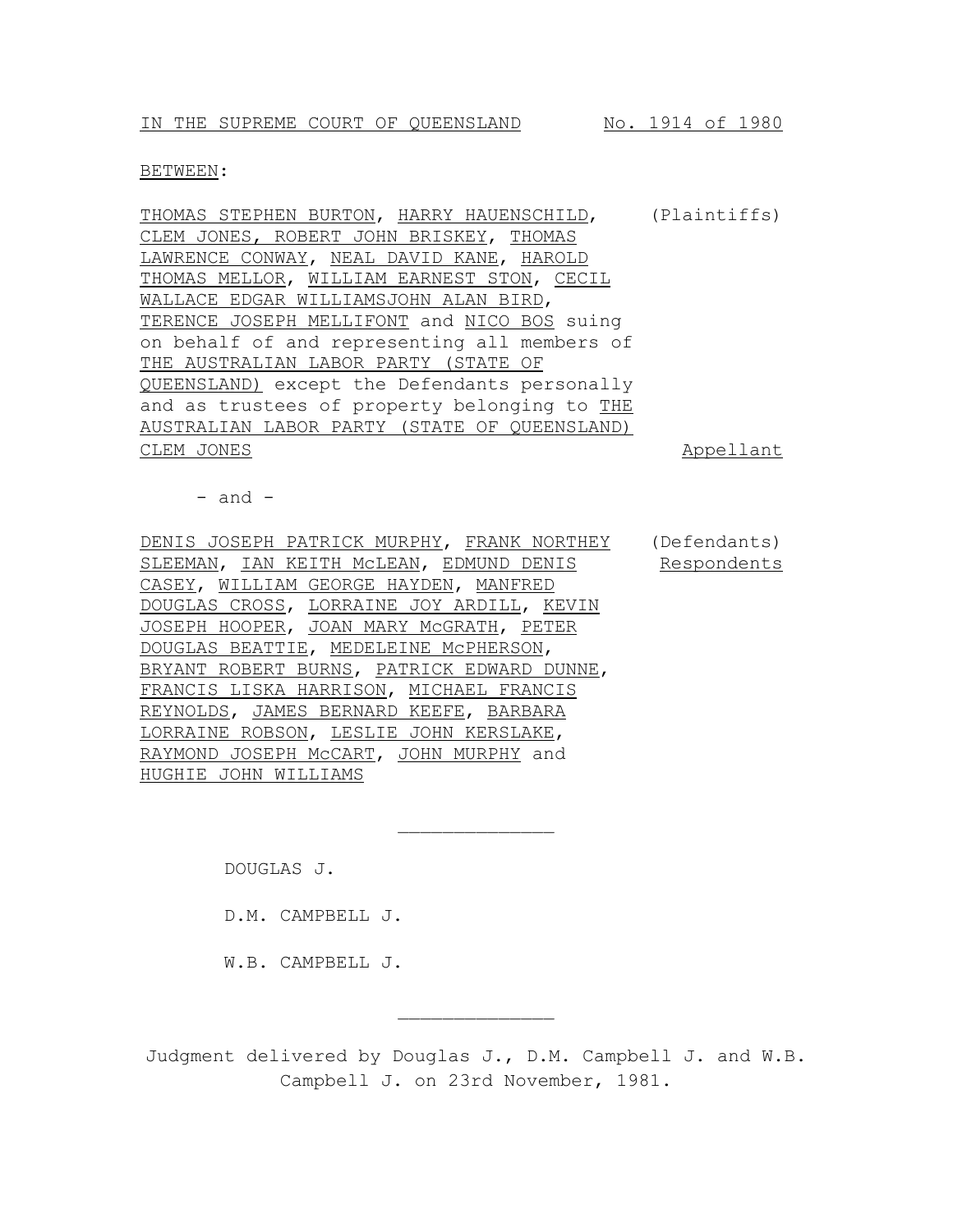"APPEAL DISMISSED WITH COSTS. BY CONSENT, ORDER THAT THE MONEYS PAID INTO COURT BY THE APPELLANT AS SECURITY FOR COSTS TOGETHER WITH ACCRETIONS, IF ANY, BE PAID OUT TO THE SOLICITORS FOR THE RESPONDENTS IN SATISFACTION OF TAXED COSTS, AND IF SUCH AMOUNT OF TAXED COSTS EXCEEDS AMOUNT OF SECURITY AND ACCRETIONS, IN PART SATISFACTION OF SUCH TAXED COSTS; ALTERNATIVELY TO THE EXTENT THAT THE AMOUNT OF SUCH SECURITY & ACCRETIONS EXCEEDS THE RESPONDENTS TAXED COSTS, THE EXCESS BE PAID OUT TO THE SOLICITORS FOR THE APPELLANT.

 $\frac{1}{2}$ 

 $\frac{1}{2}$ 

IN THE SUPREME COURT OF QUEENSLAND No. 1914 of 1980

BETWEEN:

THOMAS STEPHEN BURTON, HARRY HAUENSCHILD, CLEM JONES, ROBERT JOHN BRISKEY, THOMAS LAWRENCE CONWAY, NEAL DAVID KANE, HAROLD THOMAS MELLOR, WILLIAM EARNEST STON, CECIL WALLACE EDGAR WILLIAMS, JOHN ALAN BIRD, TERENCE JOSEPH MELLIFONT and NICO BOS suing on behalf of and representing all members of THE AUSTRALIAN LABOR PARTY (STATE OF QUEENSLAND) except the Defendants personally and as trustees of property belonging to THE AUSTRALIAN LABOR PARTY (STATE OF QUEENSLAND) (Plaintiffs) CLEM JONES Appellant

 $-$  and  $-$ 

DENIS JOSEPH PATRICK MURPHY, FRANK NORTHEY (Defendants) SLEEMAN, IAN KEITH McLEAN, EDMUND DENIS CASEY, WILLIAM GEORGE HAYDEN, MANFRED DOUGLAS CROSS, LORRAINE JOY ARDILL, KEVIN JOSEPH HOOPER, JOAN MARY McGRATH, PETER DOUGLAS BEATTIE, MEDELEINE McPHERSON, BRYANT ROBERT BURNS, PATRICK EDWARD DUNNS, FRANCIS LISKA HARRISON, MICHAEL FRANCIS REYNOLDS, JAMES BERNARD KEEFE, BARBARA LORRAINE ROBSON, LESLIE JOHN KERSLAKE, RAYMOND JOSEPH McCART, JOHN MURPHY and Respondents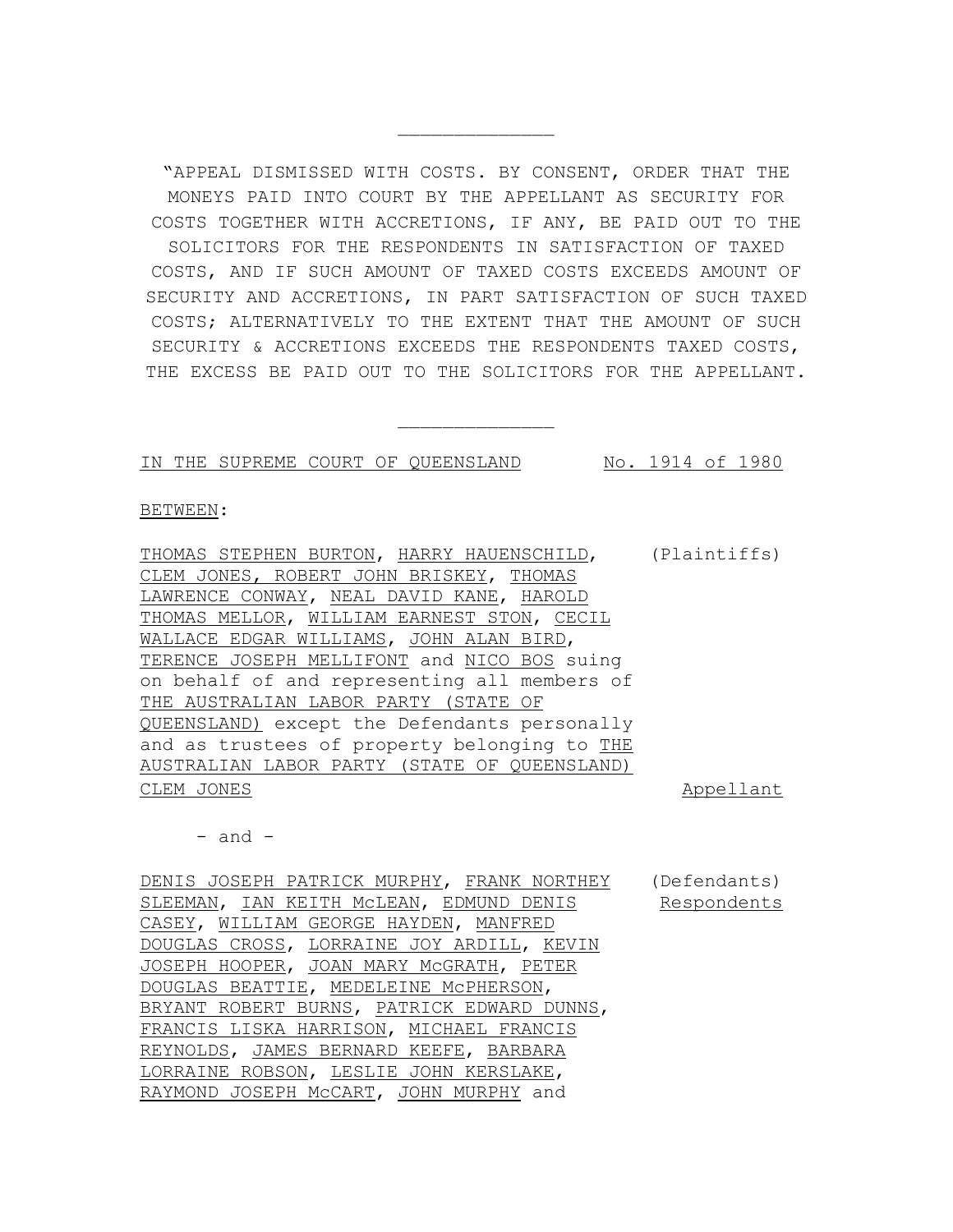# JUDGMENT - DOUGLAS J.

This is an appeal against a refusal to grant certain declarations and orders sought by the appellant and other plaintiffs. They sued the respondents who are those persons who accepted appointment as members of an Interim Administrative Committee appointed by the National Executive of the Australian Labor Party, broadly speaking, to replace the Administrative Committee of the Queensland Branch of the Australian Labor Party, and to take over all property owned by or held in trust for that Branch. The document is reproduced in detail in the judgment of the learned trial judge, Lucas S.P.J., and there is no necessity to set it out again here. I set out paragraph 8 of the Amended Statement of Claim to present a logical sequence -

"8. On the first day of March 1980 the Chief Administrative Authority of the National Body the National Executive made the following decisions amongst others:—

- "(a) that it declared that the said Administrative Committee of the Queensland body no longer existed;
- (b) that it declared that the Disputes Tribunal of the Queensland body no longer existed;
- (c) that it suspended the operation of certain rules of the said Constitution and Rules of the Queensland body;
- (d) that it set up in place of the said Administrative Committee of the Queensland body an organisation to be known as an 'Interim Administrative Committee' consisting of 29 persons;
- (e) that it appointed that 'Interim Administrative Committee' to be the sole administrative authority of the Queensland body until the 28th day of February 1981;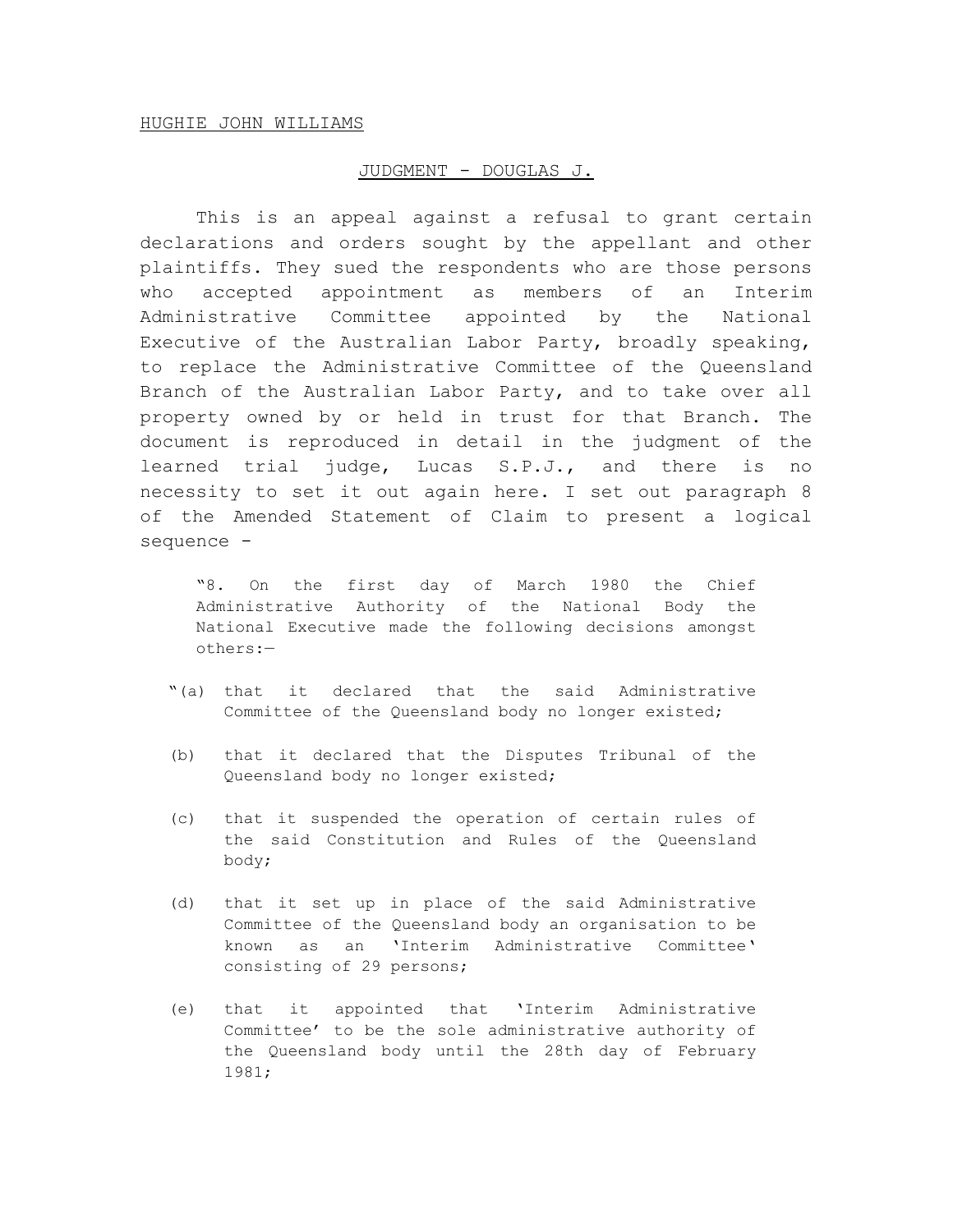(f) that it set up an 'Interim Disputes Tribunal' consisting of 9 persons."

The principal matters in issue between the parties are contained in paragraph 7A of the Amended Statement of Claim. Germanely I set out paragraphs 7 and 7A.

- "7. The current Rules and Standing Orders of the National body were adopted by the National Conference of the National body held at Adelaide in the State of South Australia in the month of July 1979. Such Rules and Standing Orders are contained in a document published by the National body and entitled 'AUSTRALIAN LABOR PARTY PLATFORM CONSTITUTION AND RULES AS APPROVED BY THE 33RD NATIONAL CONFERENCE ADELAIDE 1979'. The Plaintiffs will at the trial of this action refer to that document for its full terms, true meaning and effect.
- 7A. The current Rules and Standing Orders of the National body referred to in paragraph 7 hereof have at no material time been binding upon the Queensland body.

# PARTICULARS

- (a) The Constitution and Rules of the Queensland body do not on their proper construction submit Rules and standing Orders Made by the " National body to bind the Queensland body unless and until such Rules or Standing Orders are adopted by the Queensland body;
- (b) The said Rules and Standing Orders have never in fact been adopted by the Queensland body."

The Rules and Standing Orders of the Australian Labor Party on the national level provide for a National Conference which "shall be the supreme governing authority of the Party and its decisions shall be binding upon every member and every section of the Party"; and a National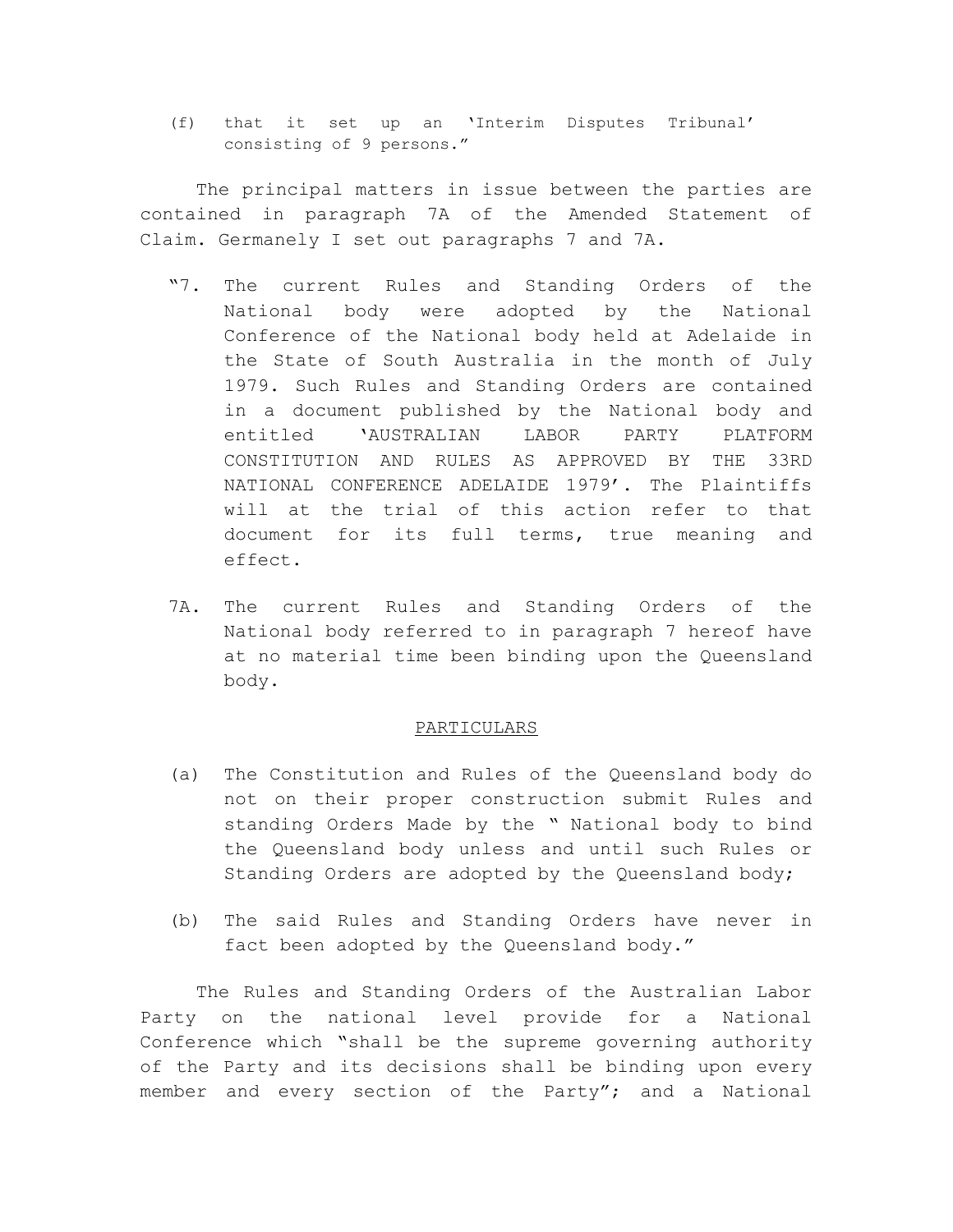Executive which "shall be the chief administrative authority of the Party, subject only to National Conference" and whose decisions "shall be binding upon all sections and members of the ALP subject only to appeal to National Conference".

The power under which the National Executive purported to act is that contained in Rule 7(c)(viii) which, relevantly provides:—

"The National Executive shall -

in the case of any State Executive, State Branch or section of the ALP acting or having acted in a manner deemed by the National Executive to be contrary to the National Constitution, Platform and Policy of the Party as interpreted by the National Executive, the National Executive may over-rule such State Executive, State Branch or section and/or may declare that same no longer exists, and shall set up in place thereof organisation competent to carry out the. National Constitution, Platform and Policy of the ALP. Pending the hearing of any appeal, the decision of the National Executive shall operate. In the event of the National Executive taking any action under this sub-clause, the National Executive shall be the body to approve any selection which otherwise would have been made by the body affected by the National Executive decision."

It is necessary before embarking on the main issues to consider the right of the plaintiffs, as an unincorporated voluntary association, to sue. There is no point taken here, and I am content to adopt the reasoning of the learned trial judge to the effect that they could.

I proceed now to a consideration of the allegations contained in paragraph 7A of the Amended Statement of Claim. I have come to the conclusion that the best approach is to look at the structure of the Australian Labor Party, and, when that is ascertained, to see what the situation is as to the National Executive, and what powers it has particularly in regard to the matter under consideration. In doing so I proceed on what is contained in the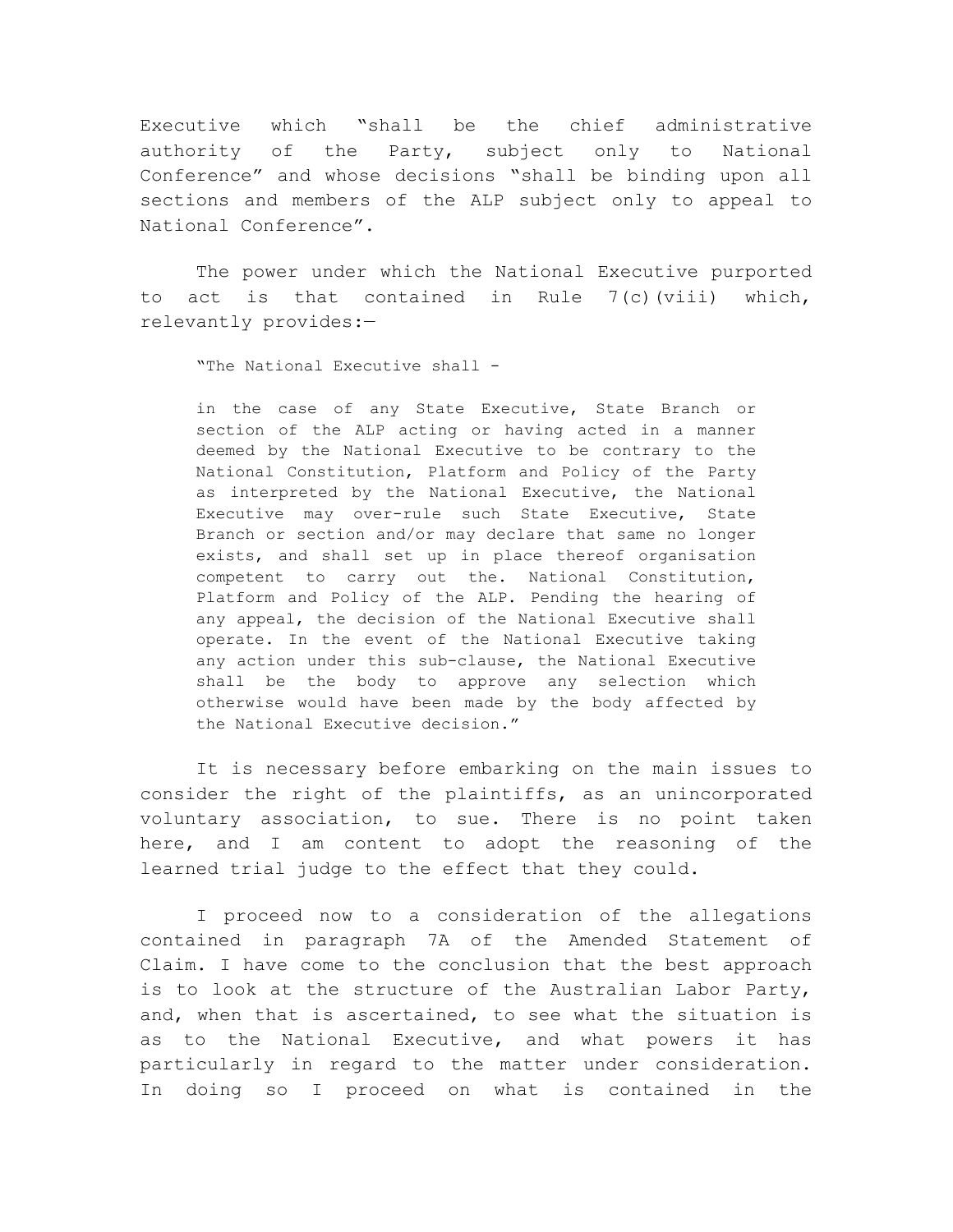Constitution and Rules of the Australian Labor Party (Queensland Branch) and the Constitution and Rules of the Australian Labor Party as approved by the 33rd National Conference Adelaide 1979.

To determine the eligibility of a person resident in Queensland to be a member of the Australian Labor Party one must look exclusively at the Rules of the Queensland Branch. It is to be noted that throughout this judgment I propose to refer to it as Branch rather than use the somewhat coy calling of it as Body in the pleadings. I realise the word branch becomes complicated by the user of that word further down the hierarchical line but it cannot be avoided. Rule 2 of that Branch headed "Constitution" provides -

"2. The Party shall consist of the Members of such Industrial Unions and Branches and Credit Unions as endorse its Objects, Methods, and Platforms, and which become affiliated or registered and recognised as Branches of the A.L.P."

Therefore basically what constitutes the Queensland Branch is the members of the organisations referred to in that rule provided the organisation conforms to the requirements of the rule Basically it is the organisation which has to be looked at; but once the organisation conforms the member is a Member of the Australian Labor Party. There is a profusion of rules dealing with membership of branches, affiliated unions, credit unions, Australian Young Labor and the Labor Women's Organisation. It is unnecessary to go into the detail of these rules. However it is at this level that we find the individual persons who belong to the Australian Labor Party (Queensland Branch).

Rule 2 of the Queensland Branch Rules really shows us how individual members are defined and the basic organisation at structure of the Australian Labor Party in Queensland. The way I read the rules, one goes straight from the organisations referred to in Rule 2 to the State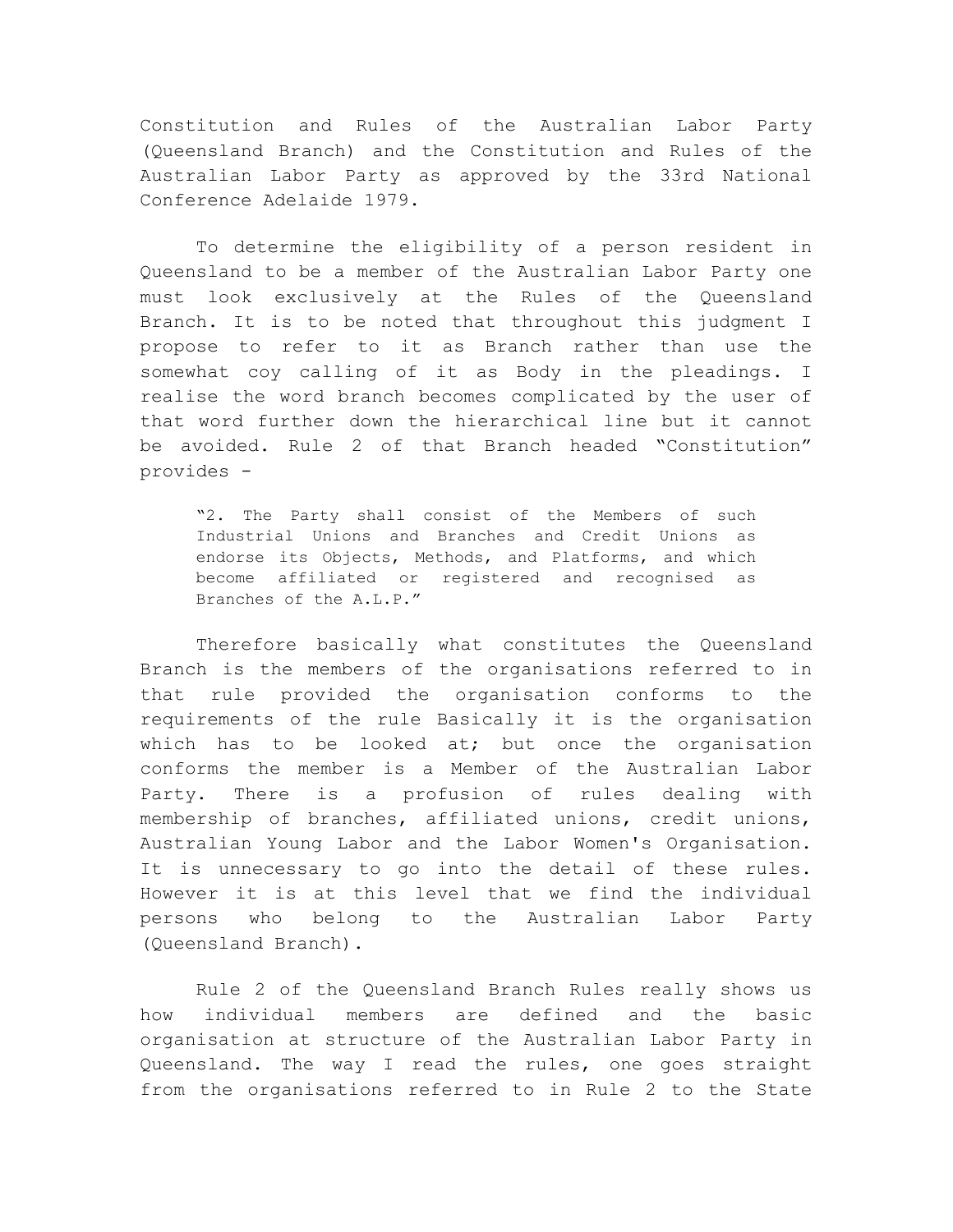Conference. First that organisation consists of delegates representing the organisations referred to in Rule 2, in a proportion are the manner/the other persons whose credentials come from political office, or election to office within the State Conference by the delegates. The State Conference is held in alternate years within certain latitudes. According to the Rules it has the following powers, as set out under the relevant heading -

" Powers of State Conference

13. State Conference shall be the only body which may:

13(a) change rules, provided that such rule changes receive the support of an absolute majority of credentialled delegates;

13(b) revise the State and Local Government platforms;

13(c) determine finally any matter in dispute affecting the welfare of the Queensland Branch; and

13(d) elect all but ex-officio members of the Administrative Committee, the members of the Disputes Tribunal, and delegates to the National Conference and the National Executive, the Chief Returning Officer and 2 Deputy Returning Officers.

In addition, State Conference may refer matters to the National Executive and National Conference."

Additionally Rule 11 provides -

"11. Delegates to the National Conference and the National Executive shall he elected by State Conference."

When one states that one goes straight from the basic organisational structure to State Conference one may be taken to ignore State Council and the Administrative Committee as provided for under the Rules for the Queensland Branch. This is not intended to be so, for these are lateral organisations, both in aid of State Conference, and the latter in aid of the first. They therefore play no part relevantly in our present discussion.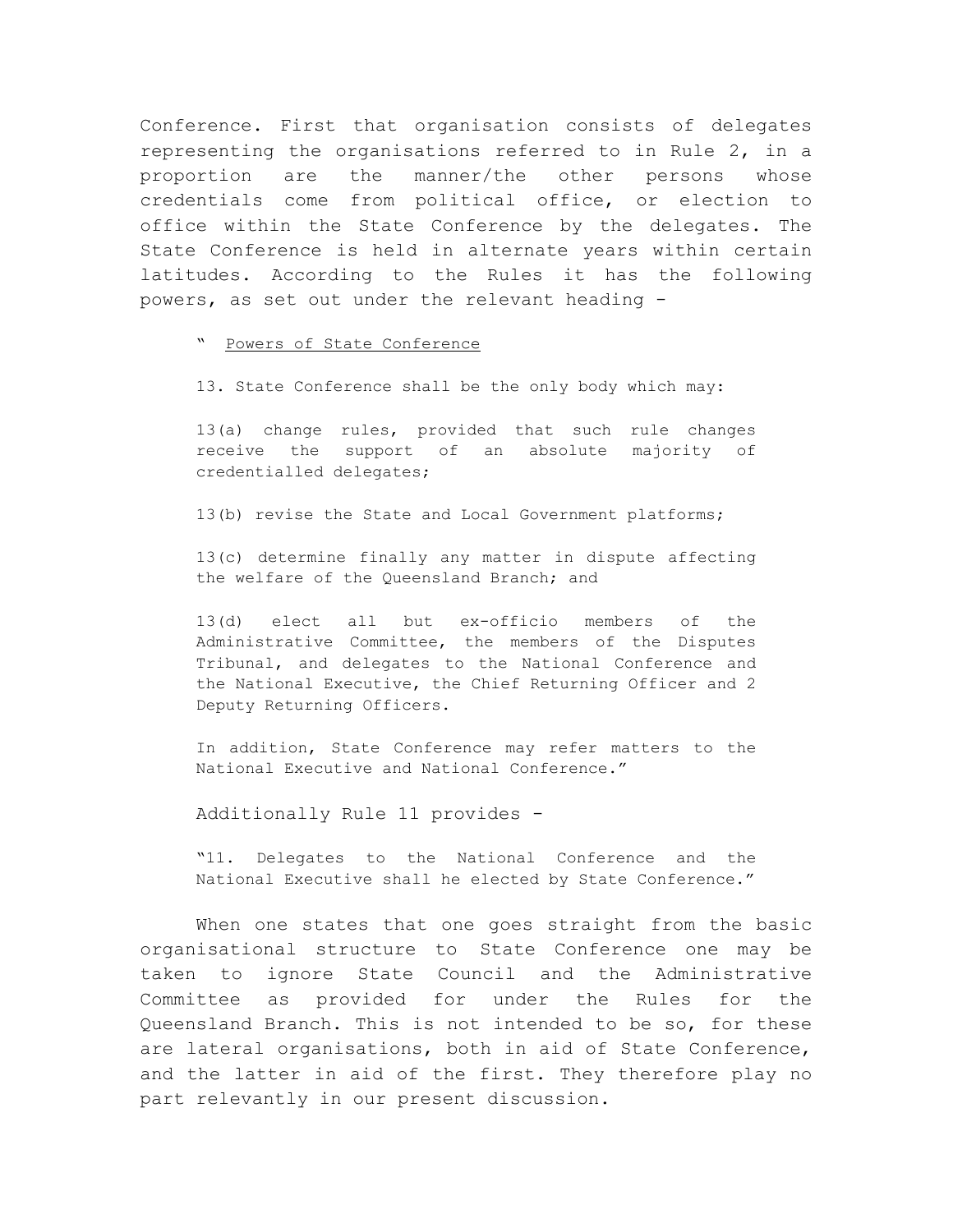We go now to the Rules and Standing Orders of the Australian Labor Party. Those Rules and Standing Orders do not provide for the individual membership of a person as do the rules of the Queensland Branch.

They provide -

"4. Composition

The Party shall consist of State Branches, the Northern Territory Branch and the Australian Capital Territory Branch (hereinafter referred to as State Branches)."

The individual person/thus belongs to the Australian Labor Party by belonging to the State Branch.

They further provide/for a National Conference and a National Executive, with general powers as previously noted. Rule 6(a)(i) of the Rules and Standing Orders of the Australian Labor Party provides -

"6 Convening National Conference

a i each State Branch except the Northern Territory Branch and the Australian Capital Territory Branch shall be entitled to send seven (7) delegates to the National Conference, one of whom shall be the State Parliamentary Leader or his nominee as approved by the State Executive."

There are other delegates but it is not necessary to mention them. The National Conference under the rules is to be held in alternate years. I now set out in full the paragraphs I have mentioned previously dealing with the National Conference and the National Executive.

- "b the National Conference shall be the supreme governing authority of the Party and its decisions shall be binding upon every member and every section of the Party;
- c the National Executive shall be the chief administrative authority of the Party, subject only to National Conference."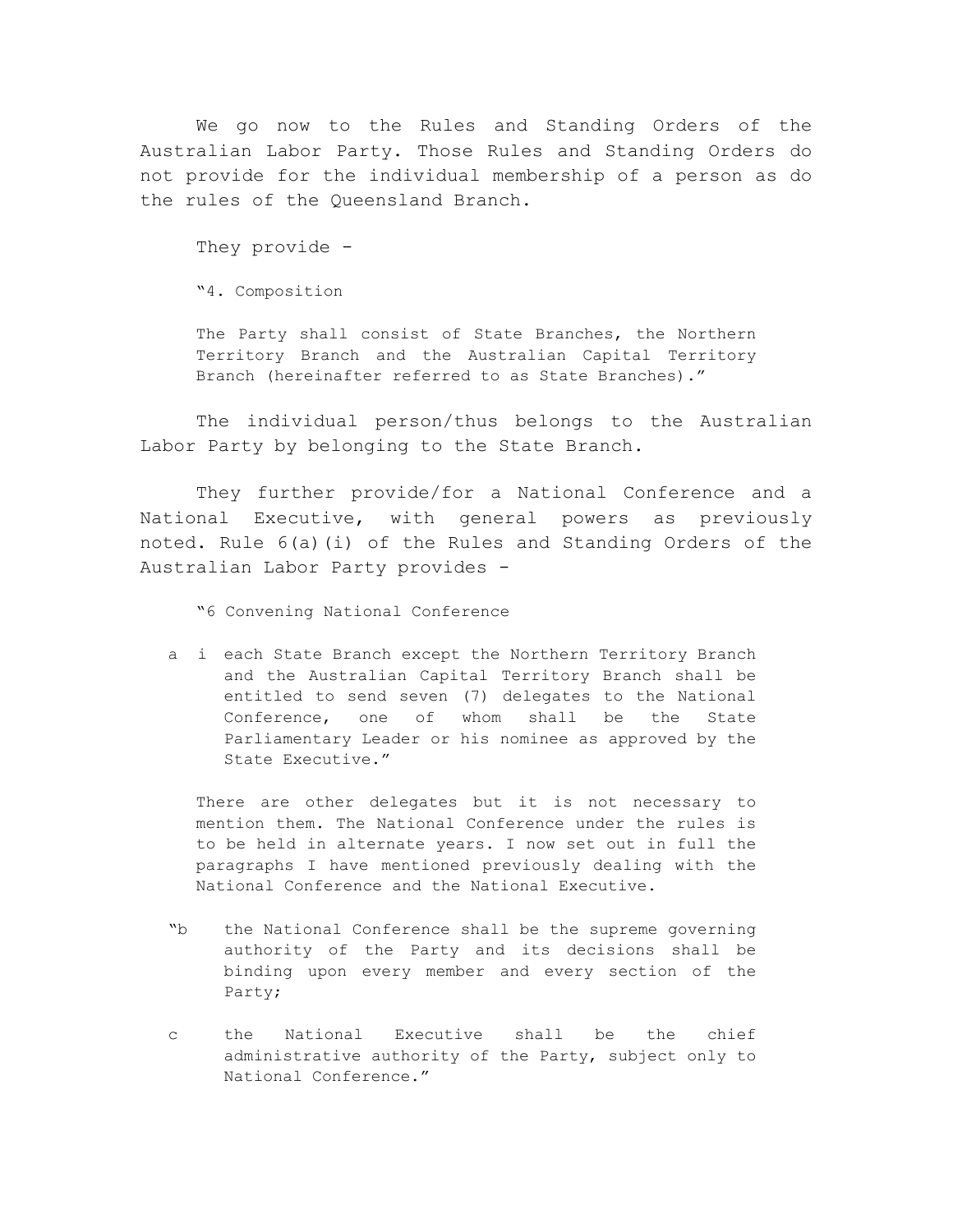The National Executive meets at least four times a year, has two delegates from each State Branch, and "decisions of the National Executive shall be binding upon all sections and members of the ALP subject only to appeal to National Conference" (Rule 7(c) Rules and Standing Orders).

It seems that at this stage we have established the relevant hierarchical structure of the Australian Labor Party, and that the ultimate is the National Conference with decisions "binding upon every member and every section of the Party" and that the pen-ultimate is the National Executive with, in its absence, in effect all the powers of the National Conference but subject to it. In particular the National Executive by the Rules and Standing Orders is invested with the particular powers contained in Rule 7(c)(viii) and earlier quoted.

It is in the light of the above that we have to consider what has been alleged in paragraph 7A of the Statement of Claim.

Prima facie it seems to me that the Australian Labor Party starting with the individual, relevantly in the State of Queensland, by the rules referred to us, creates a pyramidal structure with the Federal Conference at the apex.

It is not necessary to make a detailed historical analysis. Indeed history is not very clear. However what appears in the Rules and Standing Orders of the Australian Labor Party as amended by the National Conference in Adelaide has been produced by a rule making process existing over many years, and exercised by, inter alia, delegates or representatives from Queensland. Indeed the Queensland Rules show recognition of the above rules in many places and no more cogently than in Rule 108(d)(ii) where provision is made for the charging of a member of the Australian Labor Party with "infringement of the Party's Federal or State Rules". I find it most difficult to accept the rules as being mutually exclusive, as they would have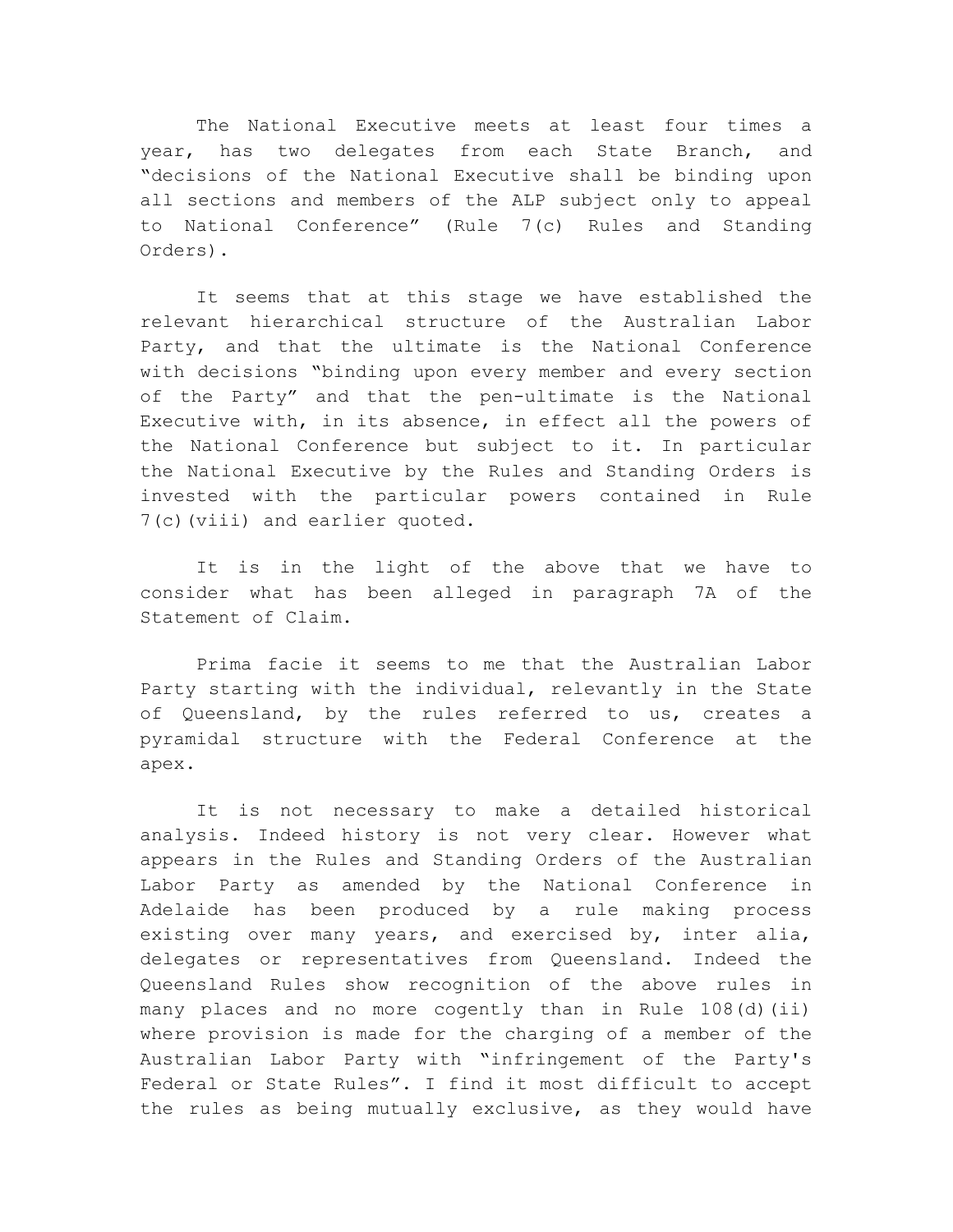to be if there was a requirement to be implied that they be adopted. My view is that, in effect, they grew together, and those who made them intended that this should be so.

Historically there has been organisation on a Federal basis of the Australian Labor Party since 1915, and rules relating back to a short time afterwards. Indeed the particular rule 7(c)(viii) in virtually the present form appeared in 1933, and until now does not seem to have been questioned.

I do not take the view striven for in paragraph 7A of the Statement of Claim. In my opinion the appeal should be dismissed with costs.

IN THE SUPREME COURT OF QUEENSLAND No. 1914 of 1980

#### BETWEEN:

THOMAS STEPHEN BURTON, HARRY HAUENSCHILD, CLEM JONES, ROBERT JOHN BRISKEY, THOMAS LAWRENCE CONWAY, NEAL DAVID KANE, HAROLD THOMAS MELLOR, WILLIAM EARNEST STON, CECIL WALLACE EDGAR WILLIAMS, JOHN ALAN BIRD, TERENCE JOSEPH MELLIFONT and NICO BOS suing on behalf of and representing all members of THE AUSTRALIAN LABOR PARTY (STATE OF QUEENSLAND) except the Defendants personally and as trustees of property belonging to THE AUSTRALIAN LABOR PARTY (STATE OF QUEENSLAND) (Plaintiffs) Appellant

CLEM JONES Appellant

 $-$  and  $-$ 

DENIS JOSEPH PATRICK MURPHY, FRANK NORTHEY SLEEMAN, IAN KEITH McLEAN, EDMUND DENIS CASEY, WILLIAM GEORGE HAYDEN, MANFRED DOUGLAS CROSS, LORRAINE JOY ARDILL, KEVIN JOSEPH HOOPER, JOAN MARY McGRATH, PETER DOUGLAS BEATTIE, MEDELEINE McPHERSON, BRYANT ROBERT BURNS, PATRICK EDWARD DUNNS, FRANCIS LISKA HARRISON, MICHAEL FRANCIS REYNOLDS, JAMES BERNARD KEEFE, BARBARA (Defendants) Respondents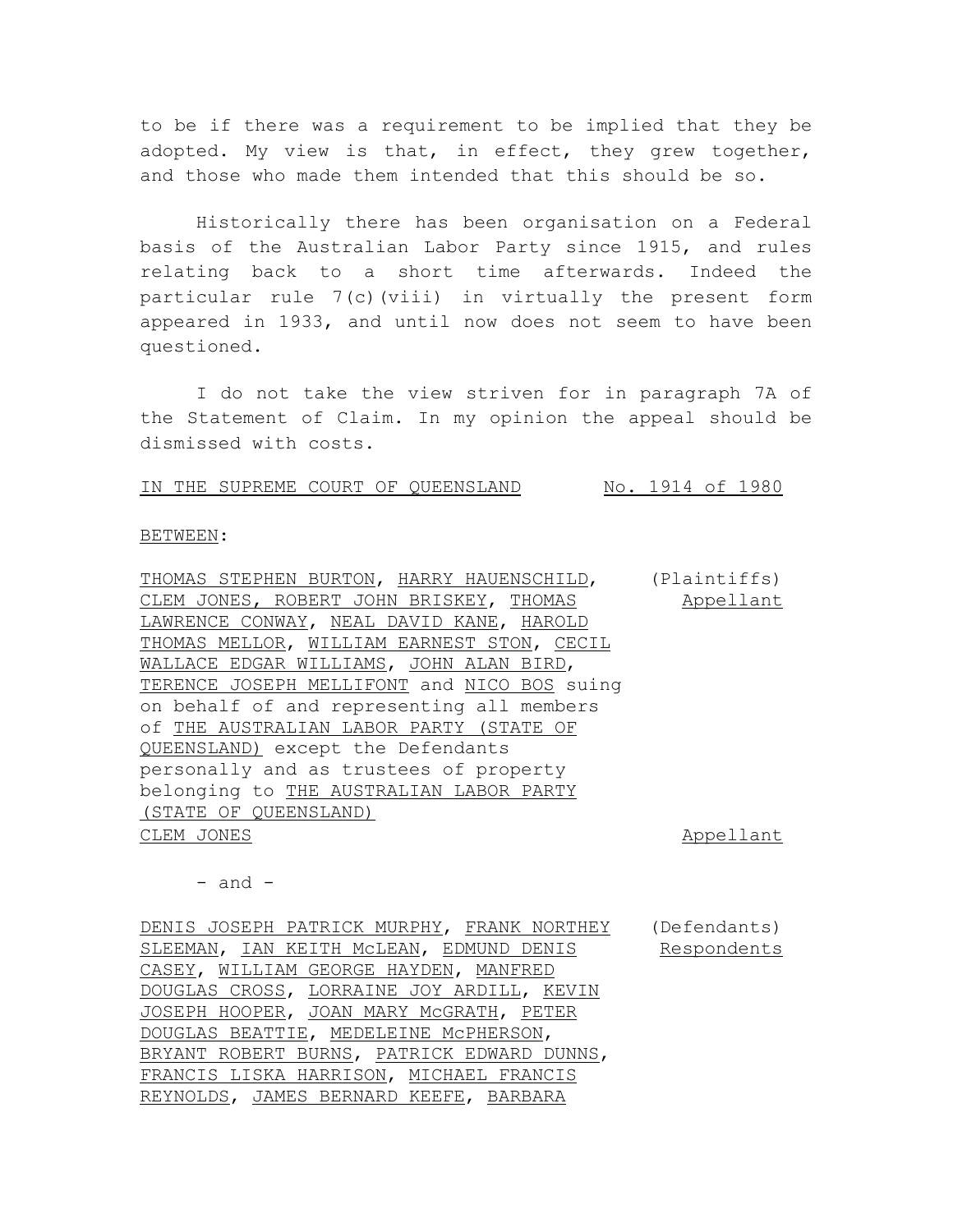# LORRAINE ROBSON, LESLIE JOHN KERSLAKE, RAYMOND JOSEPH McCART, JOHN MURPHY and HUGHIE JOHN WILLIAMS

## JUDGMENT - D.M. CAMPBELL J.

Clem Jones is a prominent figure in the Australian Labor Party (State of Queensland). At the time of these events he was junior Vice President of the Administrative Committee of the State Branch having been elected to that post at the first State Conference held in Rockhampton in 1979. As junior Vice President he was an ex officio member of the State Council. The State Council is the supreme governing body of the Branch between State Conferences which, under the Constitution and General Rules, are to be held in the month of February in alternate years, unless State Council otherwise decides for political reasons. On May 30, 1980 he joined with eight other members of the State Branch in bringing an action to test the validity of a decision of the National Executive of the Australian Labor Party to intervene in the affairs of the Branch. The defendants were twenty-one members of the State Branch who have been appointed to, and have accepted positions on, an Interim Administrative Committee set up by the National Executive. Mr. Jones is the only appellant. The appeal by him is from a decision of Lucas J. who held that the National Rules under which the National Executive purported to act were binding on the Queensland body. He also held that the National Executive acted within its powers in issuing a resolution dated March 1, 1980 on which intervention was based.

The first part of the resolution was in the following terms:

"A. THE NATIONAL EXECUTIVE of the Australian Labor Party, being the chief administrative authority, the decisions of which are binding upon all sections and members of the ALP subject only to appeal to the National Conference RESOLVES THAT:—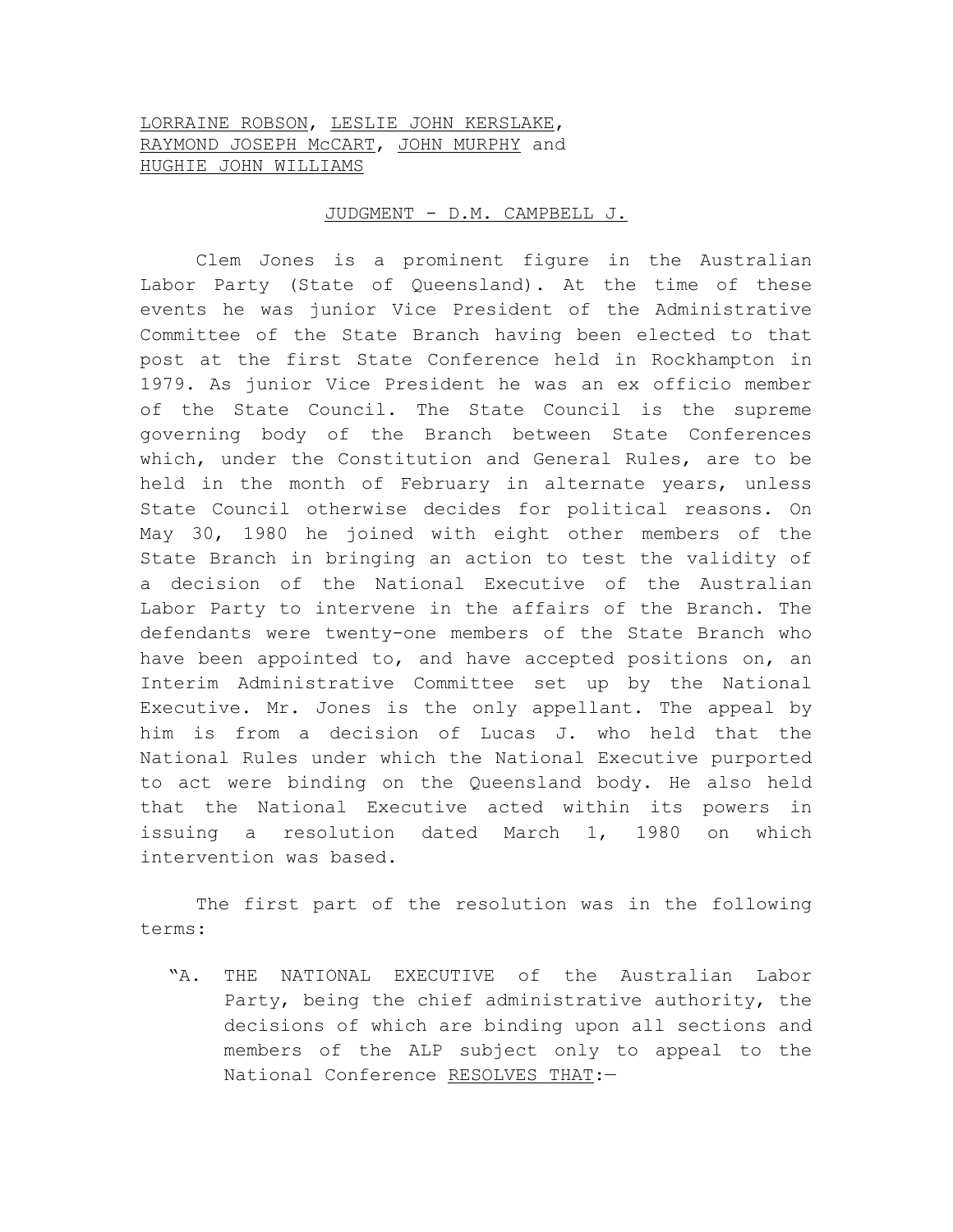The National Executive is of the opinion that the general welfare of the Labor Movement is affected by the following matters in the Queensland Branch of the Labor Party (described as the Australian Labor Party State of Queensland) (hereinafter called 'the Branch'):—

- 1. the ineffectiveness of the Branch as shown by the level of representation in the Federal and State Parliaments;
- 2. the fact that since July 1978 the National Executive has conducted various and lengthy inquiries into the affairs of the Branch and made recommendations as a result;
- 3. the dissension in the Branch, which is widespread and notorious;
- 4. the public controversy surrounding the disbanding of the Toowoomba Branches of the Australian Labor Party, the purported sale of Radio 4KQ and the financial situation of the Branch;
- 5. the failure of the Branch to carry out promptly and in good faith the previous decisions of the National Executive that:—
- (a) the Administrative Committee has failed to comply with the rules of the Branch (hereinafter called 'the Rules') adopted by the National Executive on 23rd and 24th September, 1978 by:—
	- ∗ failing to call the required number of meetings of the State Council during the year 1979, as required by Rule 29(c);
	- ∗ failing promptly to carry out the provisions of Rule 31 relating to the appointment of Boards of Companies;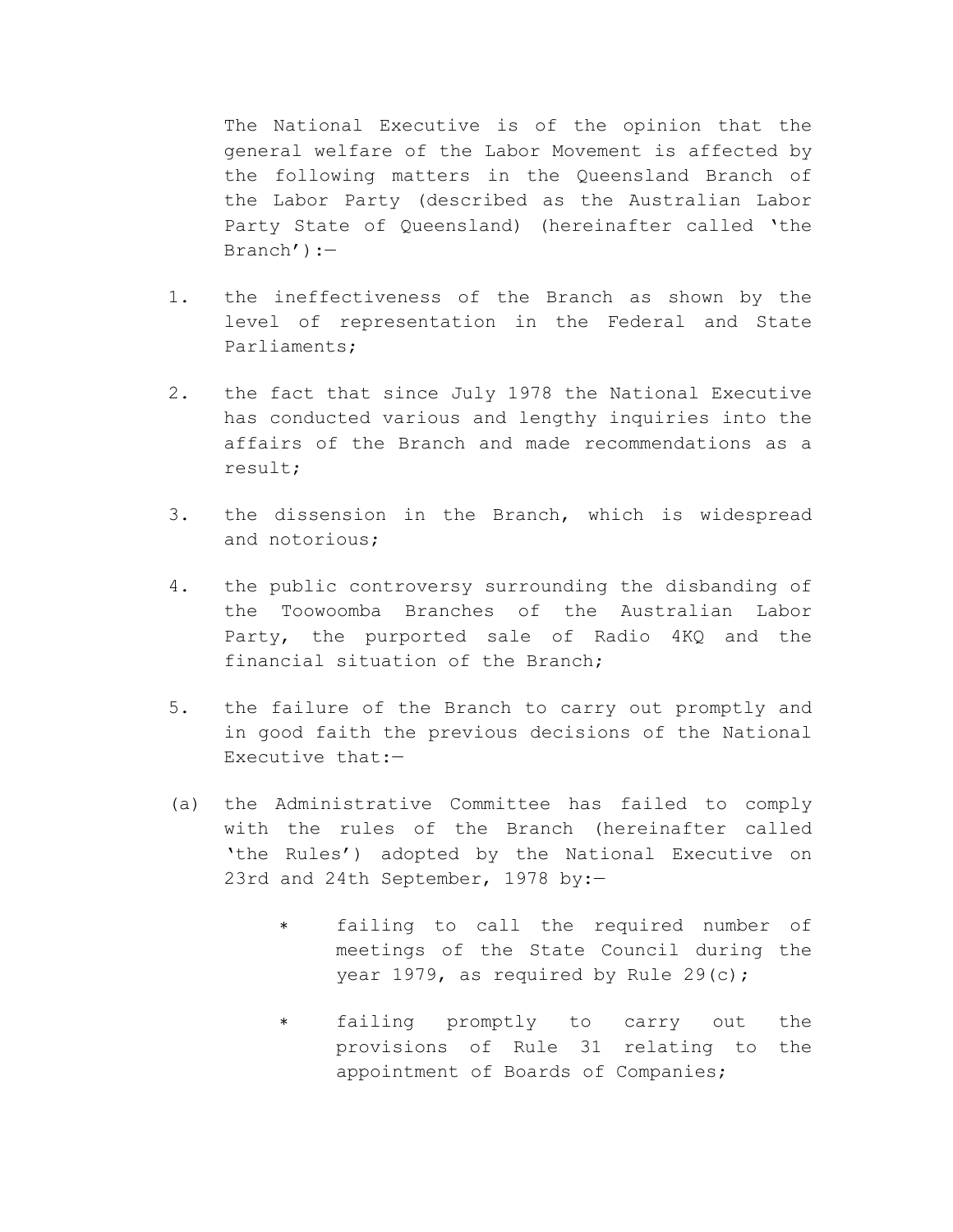- ∗ failing to comply with Rule 30(xxiii) and Rule 32 in not obtaining the prior endorsement of State Council to the purchase and disposition of property, land or equipment, the title to which is vested in trustees;
- (b) the State Council, on the recommendation of the Administrative Committee, failed to comply with the decision of the National Executive made at its meeting on the 26th and 27th October, 1979 pursuant to Federal Rule  $7(c)(vi)(c)$ , and in that, by resolution of the State Council on December 9th 1979, the State Council purported to impose a further condition which was not imposed by the National Executive, namely that Senator Georges give an assurance to the State Council regarding future public statements;
- (c) the State Council, on the recommendation of the Administrative Committee, failed to comply with the recommendation of the National Executive, pursuant to Rule 7(c)(vi)(b) made at its meeting on 26th and 27th October, 1979 that Mr. W.G. Harris, whose appeal had been received by the National Executive, be granted leave to appeal by the Branch, the refusal to accept such recommendation having been made at the meeting of the State Council on December 9th 1979, and constituting a denial of civil liberties of a member of the Australian Labor Party;
- B. THE NATIONAL EXECUTIVE declares that, by failing to comply with the Rules of the Branch and other decisions of the National Executive, the Branch, its Administrative Committee and State Council have acted and are acting in a manner contrary to the National Constitution, Platform and Policy of the Party as interpreted by the National Executive. PURSUANT to its authority under Rule 7(c)(vii) and Rule  $7(c)$  (viii), the National Executive:-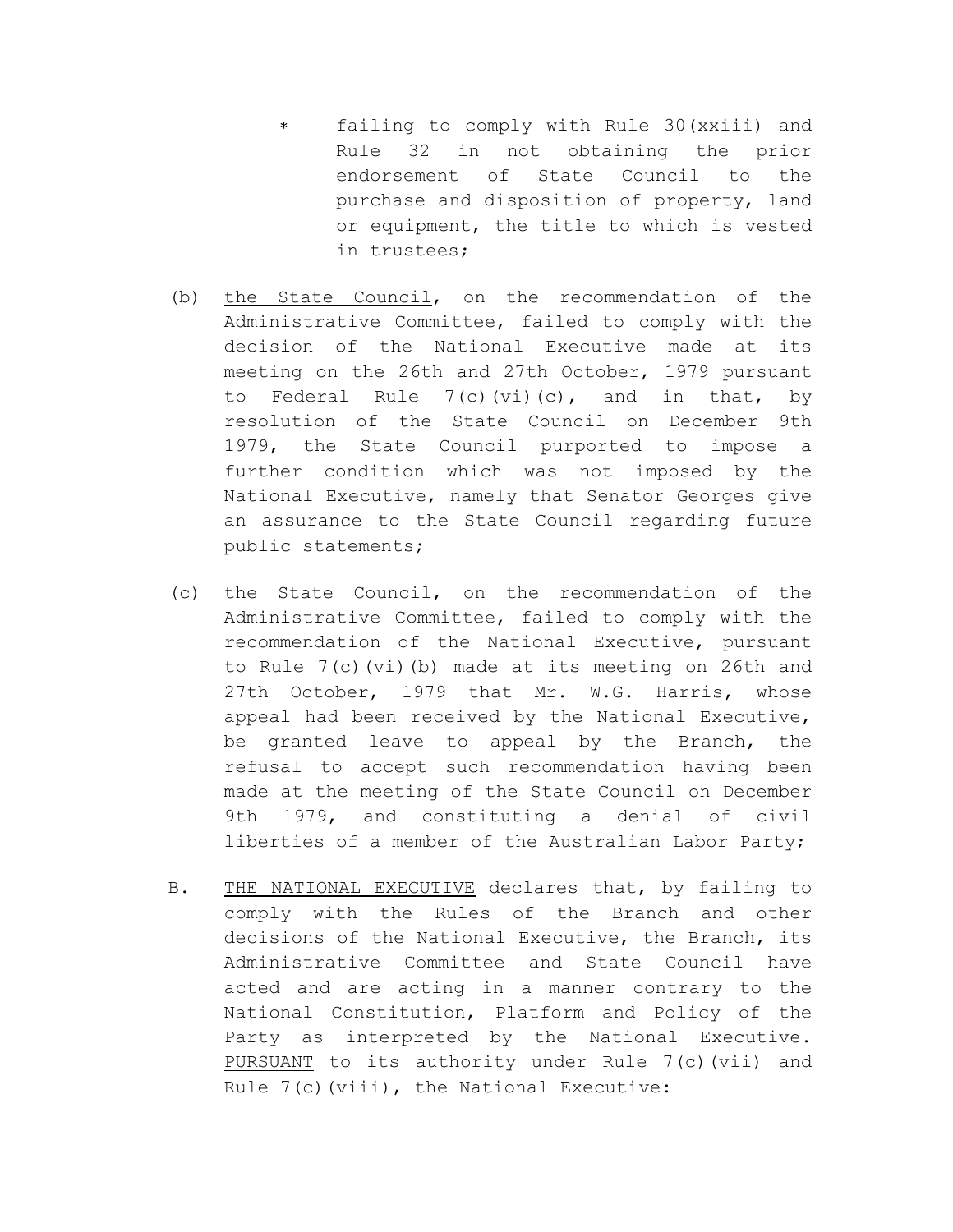- 1. declares that the Administrative Committee of the Branch no longer exists;
- 2. declares that the Disputes Tribunal of the Branch no longer exists;
- 3. suspends the operation of Rules 10, 11, 12, 13, 15, 16, 17, 18, 24, 25, 26, 28, 29, 30 (with the exception of clauses (d), (e), (f) and  $(q)$ , and  $113$ ;
- 4. sets up in place of the Administrative Committee of the Branch an organisation competent to carry out the Federal Constitution, Platform and Policy of the Australian Labor Party, such organisation to be an Interim Administrative Committee consisting of twenty-nine (29) persons ..."

It is not necessary to quote the entire resolution, but it continues on:

"FURTHER AND PURSUANT to the foregoing decisions, the National Executive:—

- 1. confers on the Interim Administrative Committee all the powers formerly conferred by the Rules on the officers, Administrative Committee, State Council and State Conference of the Branch;
- 3. authorises the Interim Administrative Committee to take all such steps as may be necessary at law to procure the transfer to the President and Secretary, as Trustees, all property presently owned by or held in trust for the Branch and to procure that the Boards of Labor Broadcasting Station Pty. Ltd. and Labor Enterprises Pty. Ltd. comprise the persons required by Rules 31 and 32 of the Branch;
- 4. directs the former officers and employees of the Branch to deliver up all hooks, accounts and property of the Branch to the Officers appointed by this Resolution."

Part A of the resolution is founded on rule 7(c)(vii) of the National Rules. The rule says: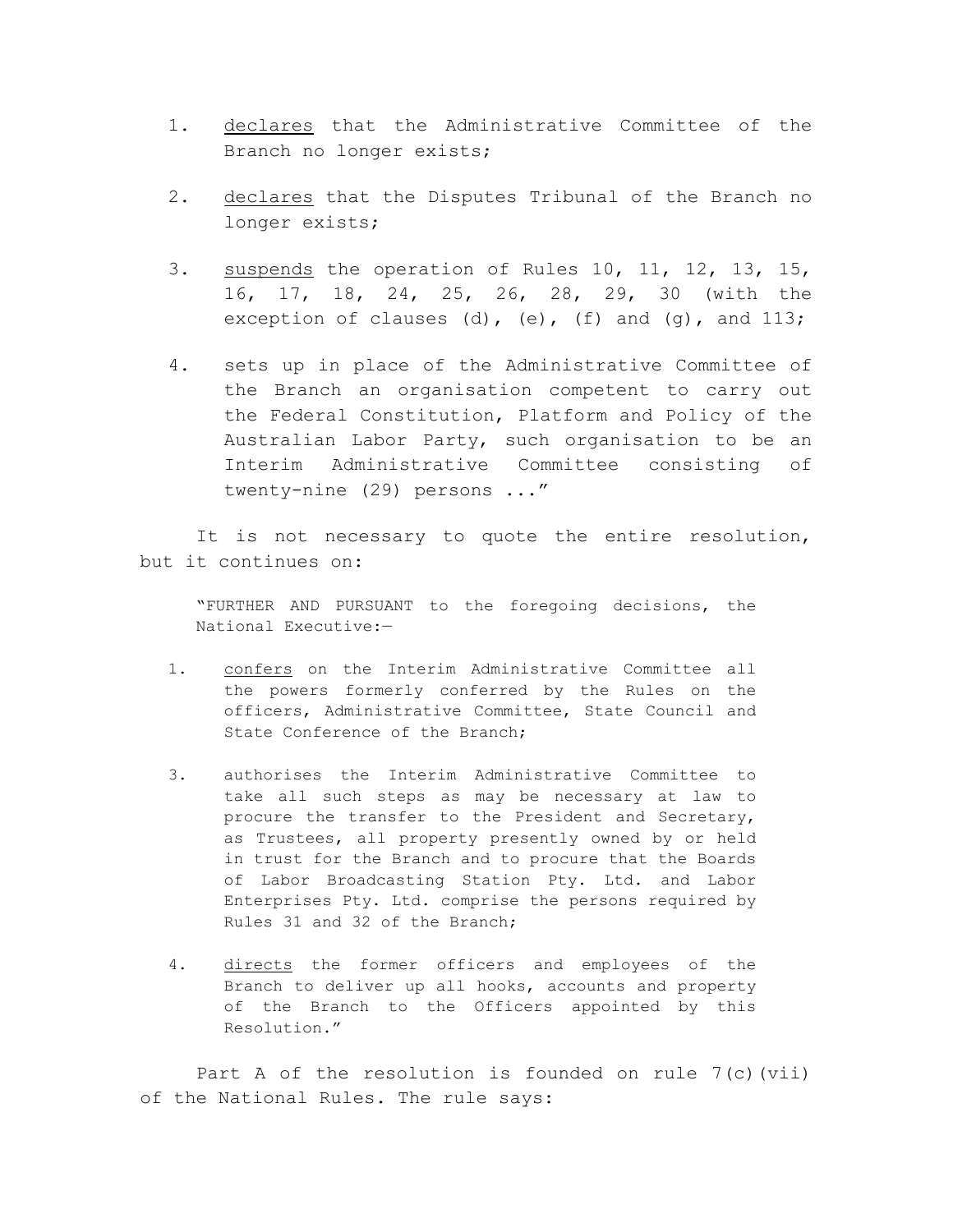The National Executive shall -

have plenary powers to deal with and decide in matters which, in the opinion of an absolute majority of members of the Executive, affect the general welfare of the Labor Movement, provided that no decision of National Conference shall be abrogated under this rule.

Part B is founded on rule  $7(c)$  (viii) which reads:

The National Executive shall -

in the case of any State Executive, State Branch or section of the ALP acting or having acted in a manner deemed by the National Executive to be contrary to the National Constitution, Platform and Policy of the Party as interpreted by the National Executive, the National Executive may overrule such State Executive, State Branch or section and/or may declare that same no longer exists, and shall set up in place thereof organisation competent to carry out the National Constitution, Platform and Policy of the ALP. Pending the hearing of any appeal the decision of the National Executive shall operate. In the event of the National Executive taking any action under this sub-clause, the National Executive shall be the body to approve any selection which otherwise would have been made by the body affected by the National Executive decision.

It will be noticed that rule 7(c)(vii) gives the National Executive the authority to make decisions in matters affecting the general welfare of the Labor Movement. The rule does not sanction direct interference in the affairs of State Branches such as is authorised by rule 7(c)(viii). That rule may only be invoked should the National Executive consider the actions of a State Branch to be contrary to the National Constitution, Platform and Policy of the Party. The most recent statement of the Platform, Constitution and Rules of the ALP is contained in a publication entitled "Australian Labor Party Platform, Constitution & Rules - As approved by the 33rd Annual Conference Adelaide 1979"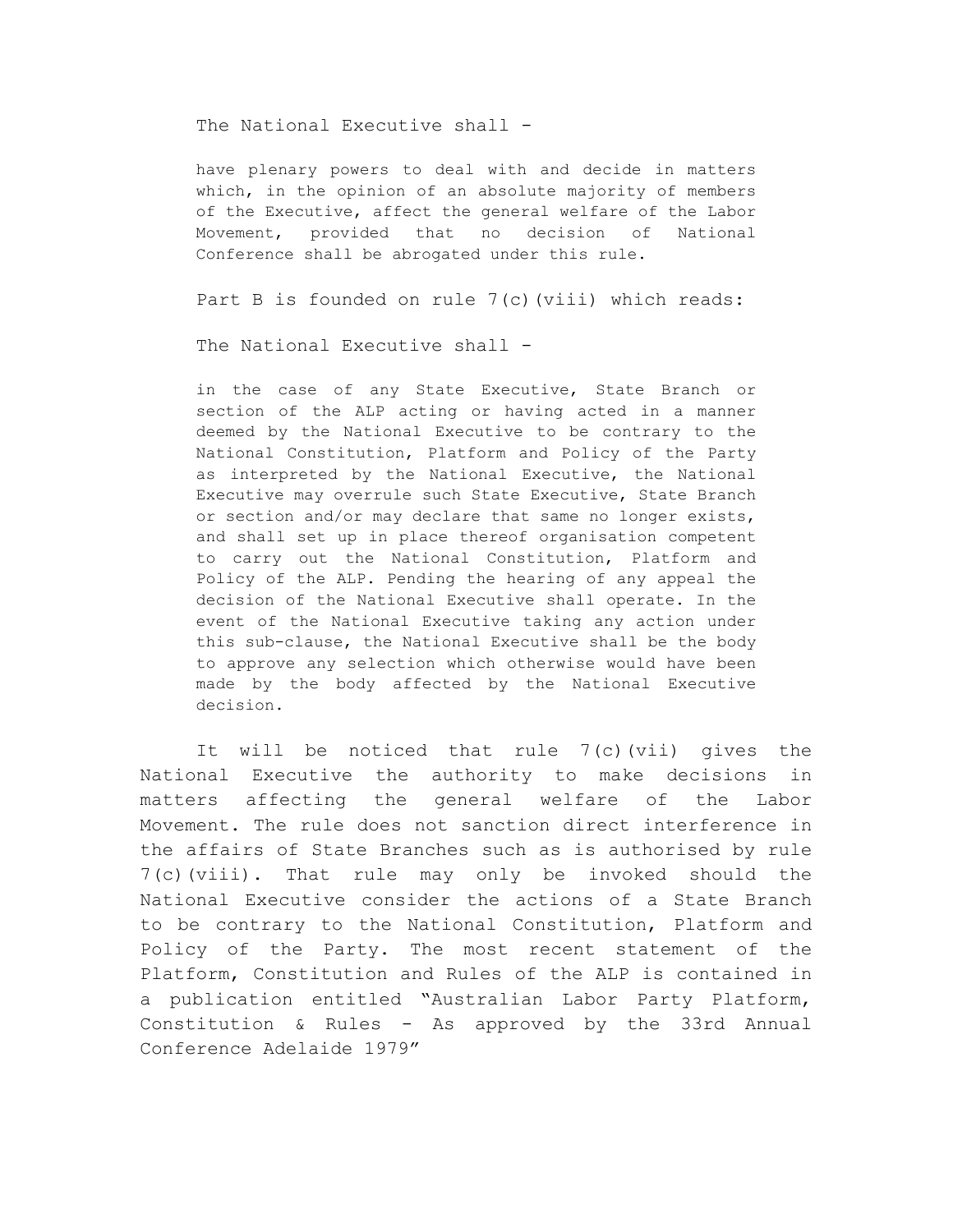In Part A of the resolution of March 1, 1980 the National Executive resolved that the general welfare of the Labor Movement was affected by a number of matters. Among those matters was the failure of the Administrative Committee to comply with rules  $29(c)$ ,  $30(b)$  (xxiii),  $31$  and 32 of the Rules of the State Branch. The rules are as follows:

29.(c) State Council shall meet at least every three months and on Sundays. However, after June 1980 State Council may itself vary the day and time of meetings provided that alternative timing does not exclude delegates from regularly attending. State Conference shall take place of one State Council meeting.

30.(b) (xxiii) Functions (of the Administrative Committee) - to purchase and dispose of any property, land, equipment, etc, the title to which shall be vested in trustees appointed in accordance with these Rules subject to any proposed action being first endorsed by State Council.

31. The Boards of Companies 4KQ and Labor Enterprises to comprise the Officers (President, Vice President (2), and Secretary) together with three other people appointed by a majority of the Administrative Committee. The seven Board members shall meet with others not necessarily from but appointed by the Administrative Committee as a Management Advisory Committee.

32. All real and personal property whatsoever belonging to the Party shall be vested in and be under the control of the President (or a Vice-President) and Secretary of the Party as trustees for the use and benefit of the Party and the members thereof, and such trustees may, with the consent of the State Council, purchase or take upon lease any land, and may sell, exchange, mortgage or let the same, and may with such consent as aforesaid give guarantees for the payment of any monies due and owing by the Party.

In Part B of the resolution the manner in which the Administrative Committee and State Council were declared to have acted contrary to the National Constitution, Platform and Policy was "by failing to comply with the Rules of the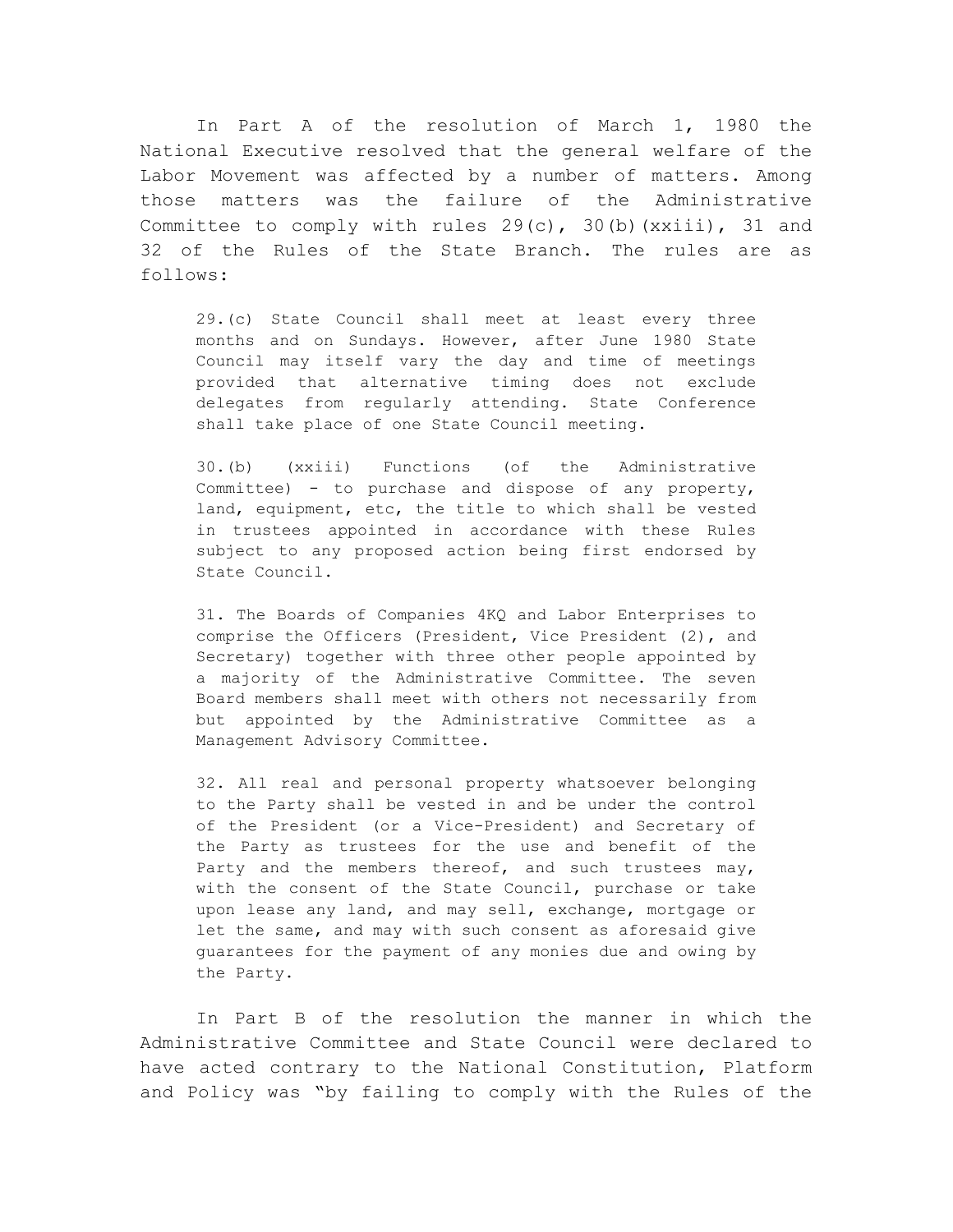Branch and other decisions of the National Executive". The first inquiry would seem to be whether non-compliance with the Queensland Branch Rules is capable of being considered as running counter to the National Constitution, Platform and Policy.

It appears from what is stated in paragraph 5 of Part A that rules  $29(c)$ ,  $30(b)$  (xxiii), 31 and 32 were "adopted" (whatever that means) by the National Executive in September 1978. Notwithstanding their adoption, any changes that were mooted in Queensland would have had to have been accepted by the first State Conference (i.e. pre-1979 the Labor-in-Politics Convention). Rule 13(a) of the Queensland Branch Rules provides that a State Conference is the only body which may change rules. No suggestion was made that the four Branch rules became part of the Platform, Constitution and Rules approved by the thirty-third National Conference.

I expressed some reservations during the hearing of the appeal about the sufficiency of the resolution of March 1. This is not the same question as the right to issue a resolution. If the resolution was defective it would make the intervention unlawful. The National Executive can only declare that the Administrative Committee no longer exists and set up an organisation in its place "in the circumstances authorised by the rules; and for the purposes proposed by the constitution; and not for any ulterior purpose": Lewis v. Heiffer (1978) 1 W.L.R. 1061 at p. 1073, per Lord Denning M.R. The sufficiency of the resolution was not raised in the pleadings, but that would not necessarily be fatal as it is a point of law. However, members of the National Executive were not joined as defendants in the action; and counsel for the plaintiffs in the court below and counsel who appeared for the appellant before us did not choose to raise the matter, and I need say no more about it.

The issue raised by the pleadings was simply whether the National Rules were binding on the Queensland Branch;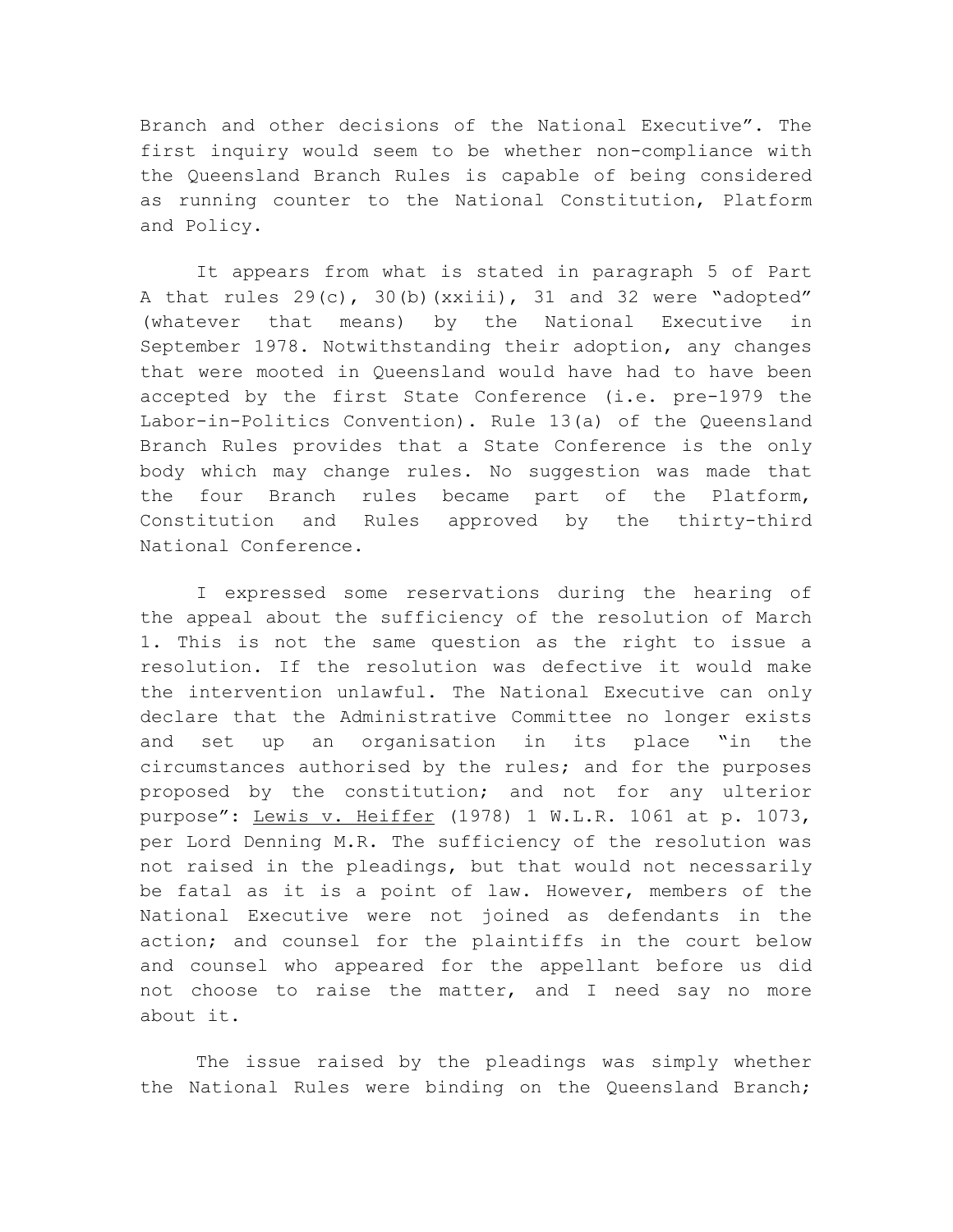on one side it was pleaded that the National Rules were not binding for the reason that they had never been adopted by the State Branch, and on the other side it was pleaded that the National Rules were binding on members and Branches throughout Australia and required no adoption to become effective.

The foundation of the ALP goes back to the beginnings of the Commonwealth. Prior to that there were separate Labor Parties in each State. In 1902 a conference of State Labor Parties was held in Sydney. There were meetings at intervals thereafter. At the sixth Commonwealth Conference held at Adelaide in 1915 it was decided to form an Australian Political Labor Executive, and Rules were laid down setting out its composition and objects and providing for future meetings and financial contributions from State organisations. Changes were made in the Rules by the tenth Commonwealth Conference held in Melbourne in 1924. The name of the Australian Political Labor Executive was changed to the Federal Executive. Rule 5(g) declared that the Federal Executive was competent to hear appeals from any State Conference or State Executive where leave to appeal was granted by the State Branch, and 5(h) was introduced giving the Federal Executive plenary powers to deal with any matter which in the opinion of the majority of the full Executive affected the general welfare of the Labor Movement. These rules were the forerunners of rules 7(c)(vi) and 7(c)(vii) of the present Rules. A special Federal Conference was convened in March 1931 when an amendment was carried giving the Federal Executive power to expel a State Branch, following upon which the New South Wales Branch was expelled. The powers of the Federal Executive were expanded at the thirteenth Commonwealth Conference held in Sydney in 1933 by the addition of rule 5(j) giving the Federal Executive the right to intervene directly in State Branch affairs. Rule 5(j) is the same as rule 7(c)(viii) under which the National Executive acted in the present instance. Further changes were made in the Rules at the nineteenth Commonwealth Triennial Conference held in Canberra in 1951 and rules  $5(q)$ ,  $5(h)$  and  $5(i)$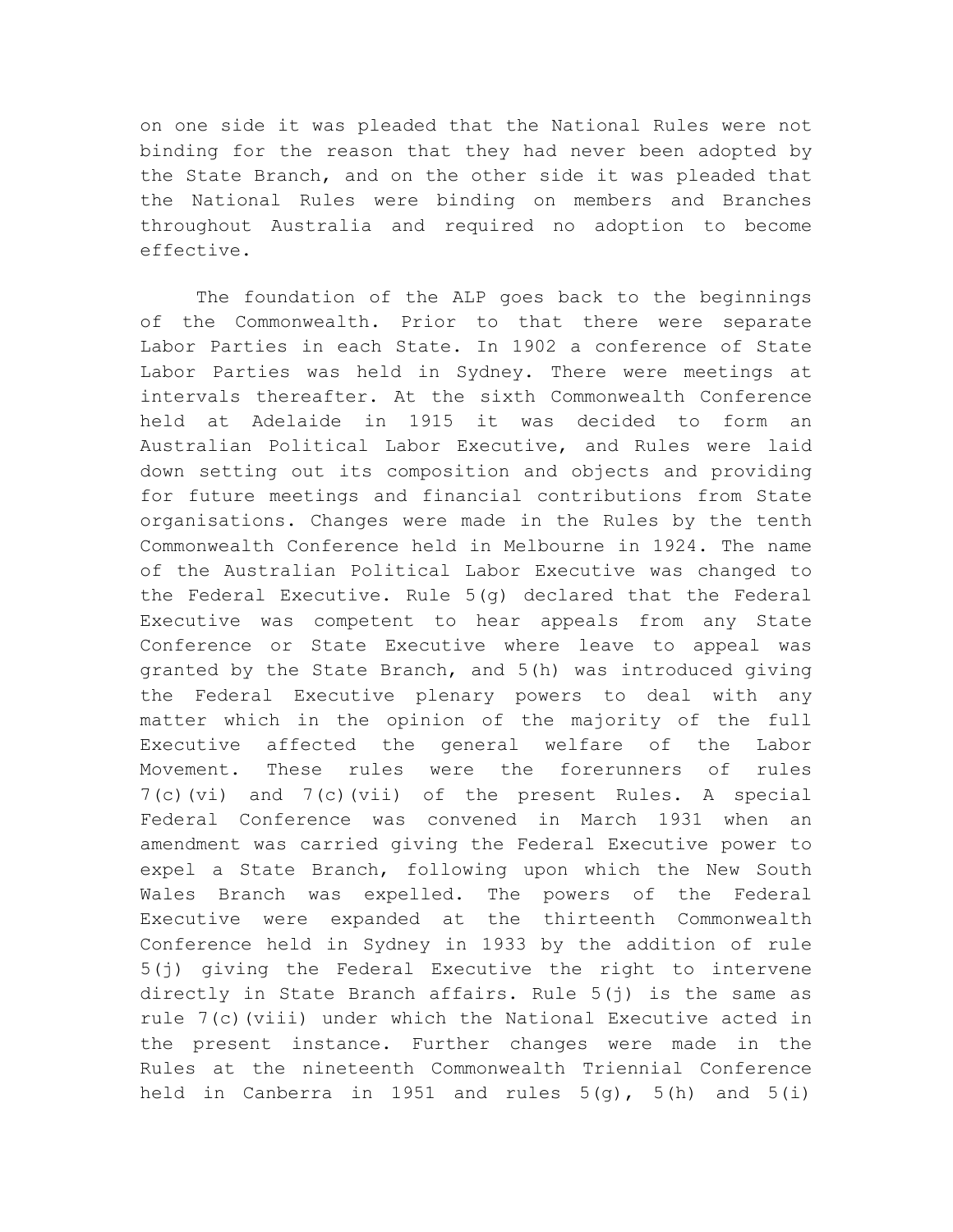became rules  $9(h)$ ,  $9(i)$  and  $9(k)$ . The next major revision took place at the twenty-fourth Commonwealth Conference held in Canberra in 1961. Rule 1 of the revised Rules provided that the name of the Party shall be "The Australian Labor Party", a name which had been in use long before. Rule 2 stated that the Party shall consist of State Labor Parties (referred to as State Branches) and other branches established in Commonwealth Territories. The previous rules 9(h) and 9(i) (with some modifications) and  $9(k)$  now became rules  $7(c)(vi)$ ,  $7(c)(vii)$  and  $7(c)(viii)$ and they retain this numbering in the current Rules. The Rules were altered at the twenty-fifth Commonwealth Conference held in Perth in 1963, but rules  $7(c)(vi)$ , 7(c)(vii) and 7(c)(viii) remained as they were. The Federal Conference and the Federal Executive were renamed the National Conference and the National Executive at the Federal Conference held at Terrigal in 1975. We were informed that no substantial changes have been made since. By rule 4 the ALP is described as consisting of State Branches, the Northern Territory Branch and the Australian Capital Territory Branch. The National Conference is designated by rule 5(b) the supreme governing authority of the Party, and its decisions are stated to be binding upon every member and every section of the Party; and the National Executive is designated by the succeeding rule, 5(c), the chief administrative authority of the Party subject only to the National Conference.

Commenting on the gradual shift in authority from State Branches, Dr. D.J. Murphy wrote in an introduction to a collection of Essays edited by him entitled "Labor in Politics (the state labor parties in australia 1880-1920)" published in 1975 by the University of Queensland Press:

"Before the establishment of the Federal Executive, they had been independent local fiefdoms, untrammelled by the restraints of any superior authority. After 1915 they retained that independence in local State affairs, but as Federal and State politics became inextricably intertwined, as the effects of decisions at one level began to have political implications at the other, so a clear division of responsibilities became less tenable".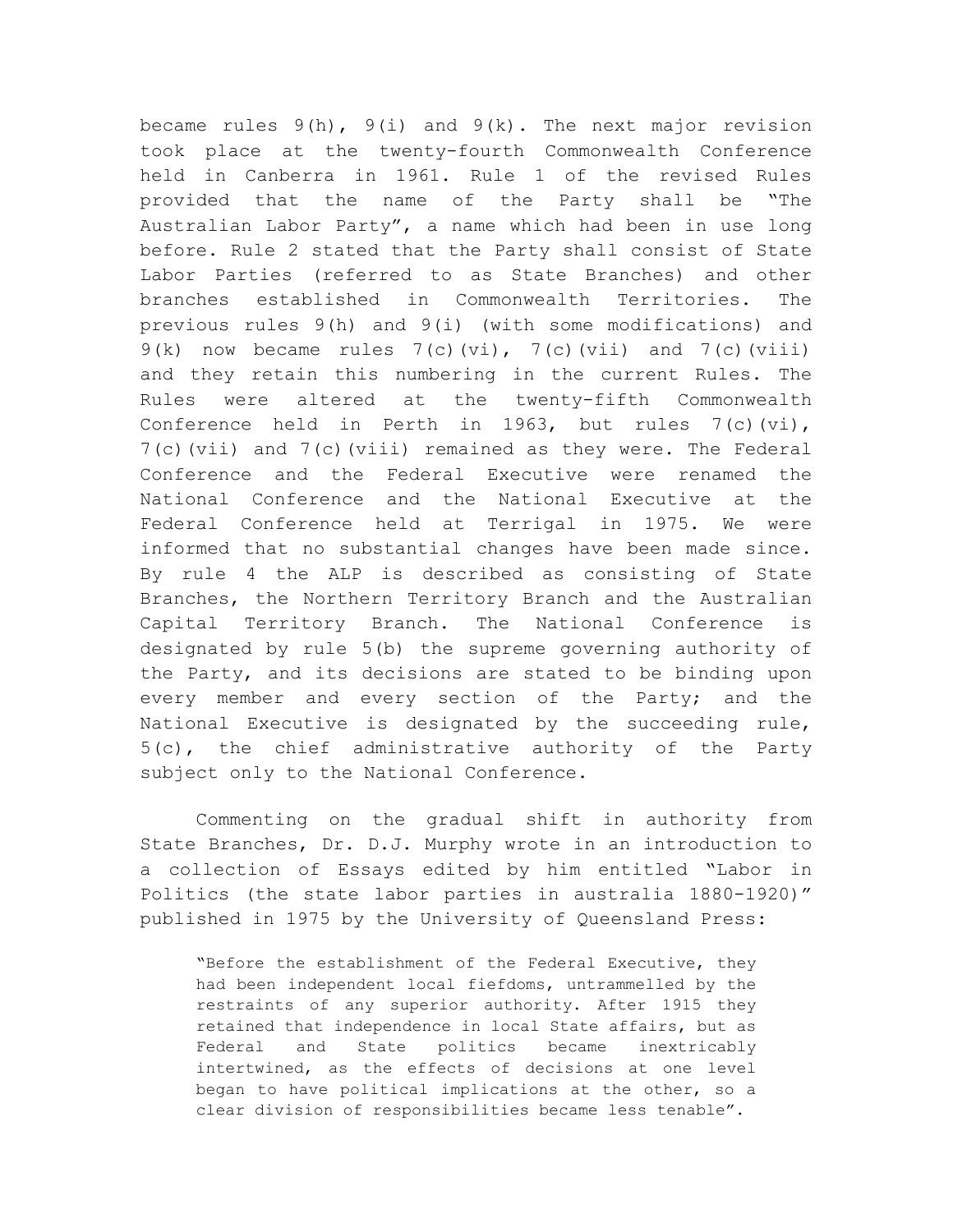It is not contested by the appellant and is indeed acknowledged that the existence of the National Rules is recognised in the State Branch Rules. But it was argued that only those National Rules apply in Queensland as are accepted or treated as applying and rule 7(c)(viii) is not among them. The argument was that the two sets of Rules are inconsistent and except to the extent mentioned the National Rules do not apply in Queensland. The fundamental inconsistency was seen to be with rule 24 which states, "The supreme body of the Party between meetings shall be the State Council". Rule 24(b) gives the State Council the power to determine all matters affecting the Party with the exception of those powers reserved to State Conference and the Administrative Committee. What was being challenged was the effectiveness of a resolution issued by the National Executive under rule  $7(c)$  (viii), not as I have said the sufficiency of the resolution. The point was made that there was no direct evidence of the authority of the two Queensland delegates who attended the thirteenth Commonwealth Conference in Sydney which gave birth to the rule, and it was submitted that the onus was on the respondents to show that it applied.

Entry into the Labor Party in Queensland is through a local branch in an electorate or by being a member of an affiliated union. The proposition was advanced and reiterated that membership of a State Branch does not confer membership of the ALP; but the State Branches are not entities distinct from their members - the very form of the action indicates this. An individual applicant for membership or a union seeking affiliation must pledge himself or itself "to the principles of the Australian Labor Party's State, Federal and Local Government Platforms". In the early days, what a person became a member of was the Labor Party in a particular colony, but political developments, if they have not kept pace with, have not lagged far behind constitutional developments. It is not insignificant, in my opinion, that the name of the Queensland Labor Party was changed to the Australian Labor Party (State of Queensland). The precise date was not given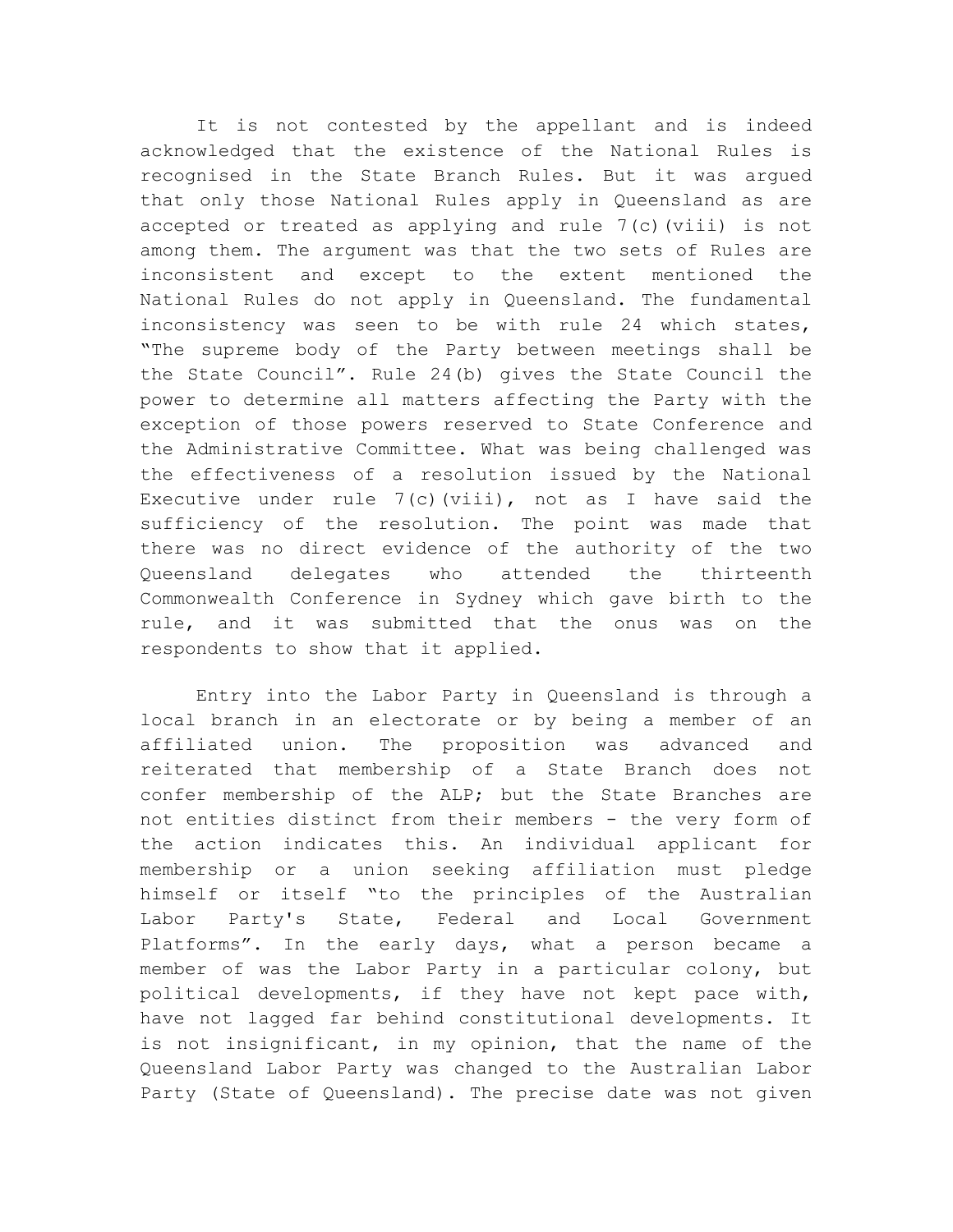but it was sometime between February 1918 and June 1920. In my opinion, a member of a State Branch is entitled to regard himself as a member of the ALP. Membership is conditional on him being a member of a State Branch. Bill Hayden, Senator Keefe and Manfred Cross may be in the position of special pleaders in this case, but, clearly, they have always considered themselves to be members of the ALP.

Counsel founded arguments both for and against the proposition that membership is confined to membership of a State Branch, on the provisions of rule 40(c) of the Queensland Rules. The rule takes the following form:

Members of Australian Labor Party branches in other states, on taking up residence in Queensland, and upon proof being shown of their membership in their former state and the bona fides having been vouched for with the State Executives and the Australian Labor Party in the respective states, shall be allowed continuous membership should they join the Australian Labor Party within one month of their coming to Queensland, providing that such application receives the approval of the administrative committee.

Some confusion is caused reading the Queensland Branch Rules because the draftsman has used the term Australian Labor Party indiscriminately to refer to the Federal Party and the State Branch. It was submitted by Mr. McPherson for the appellant that the reference to continuous membership in rule 40(c), which the member is to be "allowed", was a reference to membership of the Australian Labor Party (State of Queensland) for a purpose for which continuity of membership could be relevant, such as to become eligible for selection as a parliamentary candidate. Even if this interpretation be correct - and on reflection I think it is - it does not mean that there is no such thing as membership of the ALP based on membership of a State Branch.

In Conservative Central Office v. Burrell (1980) 3 All E.R. 42, which was cited by the appellant, the question of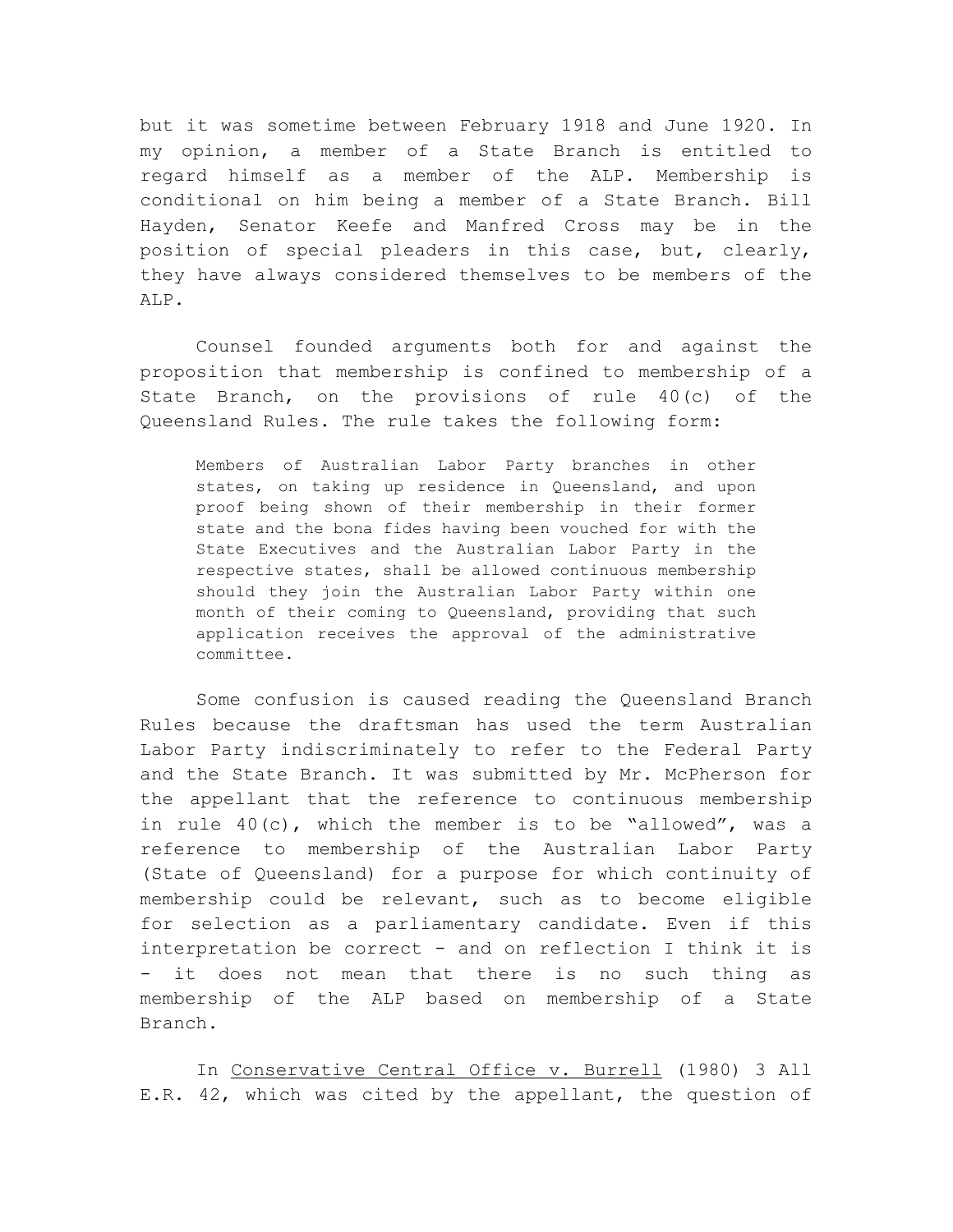law for the opinion of the court was whether funds held by the Central Office of the Conservative Party were held on behalf of an unincorporated association and assessable to corporation tax in respect of income under s. 238(1) of the Income and Corporation Taxes Act 1970. Under the Act "company" is defined as meaning any body corporate or unincorporated association. Holding that the Conservative Party was not an unincorporated association and that the funds held by the Central Office were not held on behalf of such an association, Vinelott J. in giving judgment was prompted to say:

"I can see no reason why an unincorporated association should not agree to send representatives to meet representatives from other unincorporated associations having a common purpose in order to discuss matters of common interest, whether informally or in accordance with some formal constitution, without its members thereby becoming members of a wider unincorporated association".

He was referring to the National Union which was formed as a federation of local Conservative Associations and is controlled by a Central Council whose main function is to provide a meeting place for delegates to come and discuss policy. The remarks were obiter, and the case is, of course, no authority for saying that membership of a State Branch does not carry with it membership of the ALP. But the concession made by the Crown in that case, which Vinelott J. considered to be rightly made, that an unincorporated association cannot itself be a member of another unincorporated association seems to me to run counter to what the appellant is contending in this case.

It is necessary to return to the question of inconsistency which was raised, and, in that connection, to the absence of any provision in the State Rules to the effect that in the event of any conflict between them and the National Rules the latter prevail.

Reference has previously been made to rule 5(b) of the National Rules. That is the rule which provides that the decisions of the National Executive shall be binding upon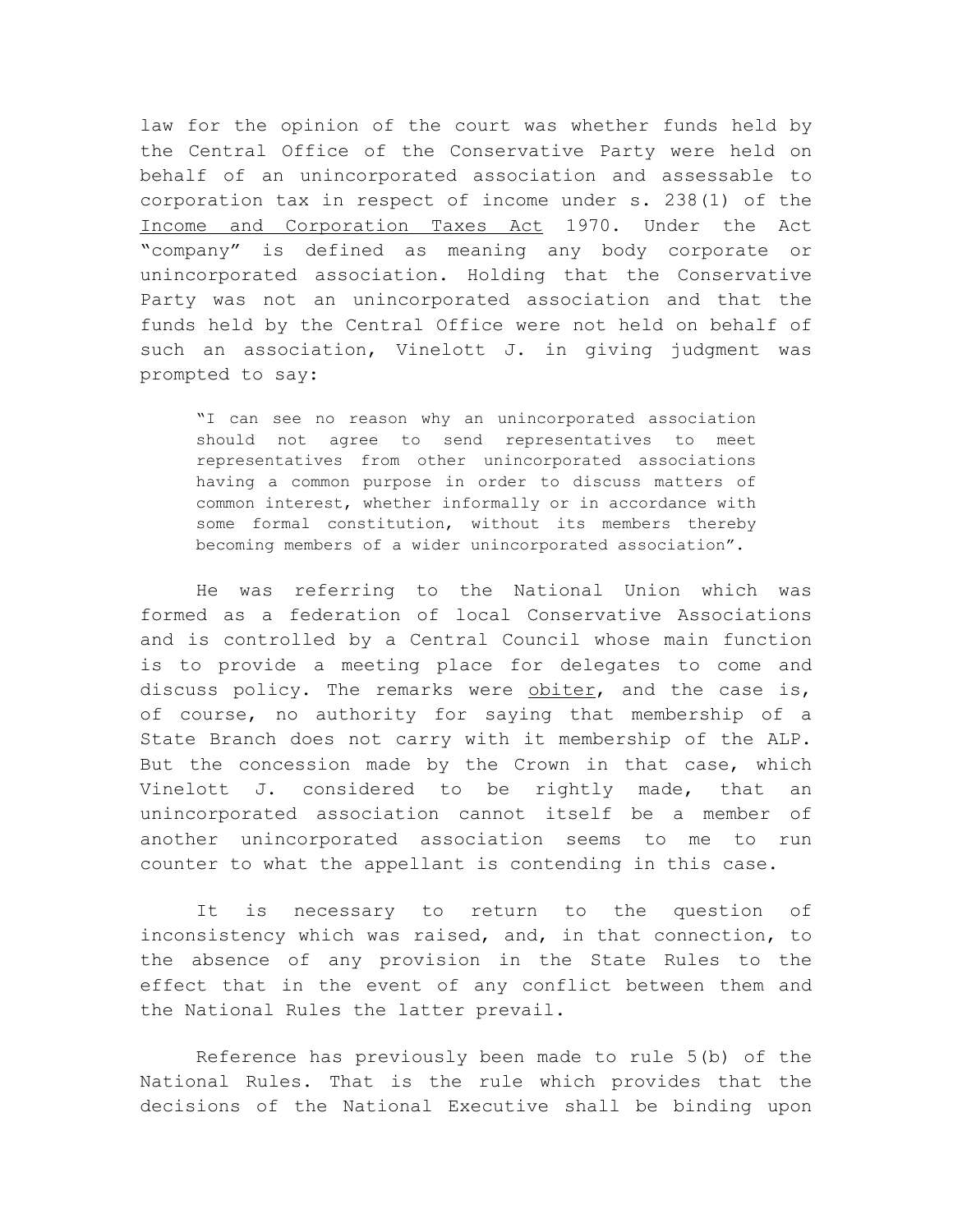every member and section of the Party. There is a similar provision in rule 7(c) with respect to decisions of the National Executive. The word "section" is not defined, but it would seem to include State Branches and other organisations such as the National Labor Women's Organisation. It was submitted by the appellant that these rules do not apply of their own force. The position in Queensland was contrasted with Victoria where the rules were changed in 1970 after negotiation, following an inquiry by the Federal Executive into dissension within the Branch, to resolve any doubt that State Conference was subordinate to the National Conference in policy matters.

But it is evident that the view has been taken in Queensland for a long time that the National Rules and the Branch Rules can exist side by side, without prejudicing the effectiveness of either. Thus, from 1916 to 1918 the Constitution and General Rules of the Queensland Labor Party were distributed to members in a booklet which also contained the Federal Conference Rules of the ALP; from 1923 to 1960 the official booklet containing the Constitution and General Rules of the Australian Labor Party (State of Queensland) included the Federal Rules. The Queensland Branch has been represented from the start at Federal Executive and Federal Conference meetings and has contributed to running expenses. Provision has now been written into the Rules relating to the appointment of delegates and financial contributions.

The Queensland Branch Rules go further than merely recognising the existence of the national organisation. The binding effect on members of the Platform and Rules is expressly recognised, for example, in rule 108(d)(ii). By this rule the Disputes Tribunal, which is set up to hear and determine any matter in dispute within the State Branch, has the right to hear charges against members of "infringement of the Party's Federal or State Rules, Platform or Policy". Furthermore, under rule 13(d), the State Conference may refer matters to the National Executive and National Conference. The implication is that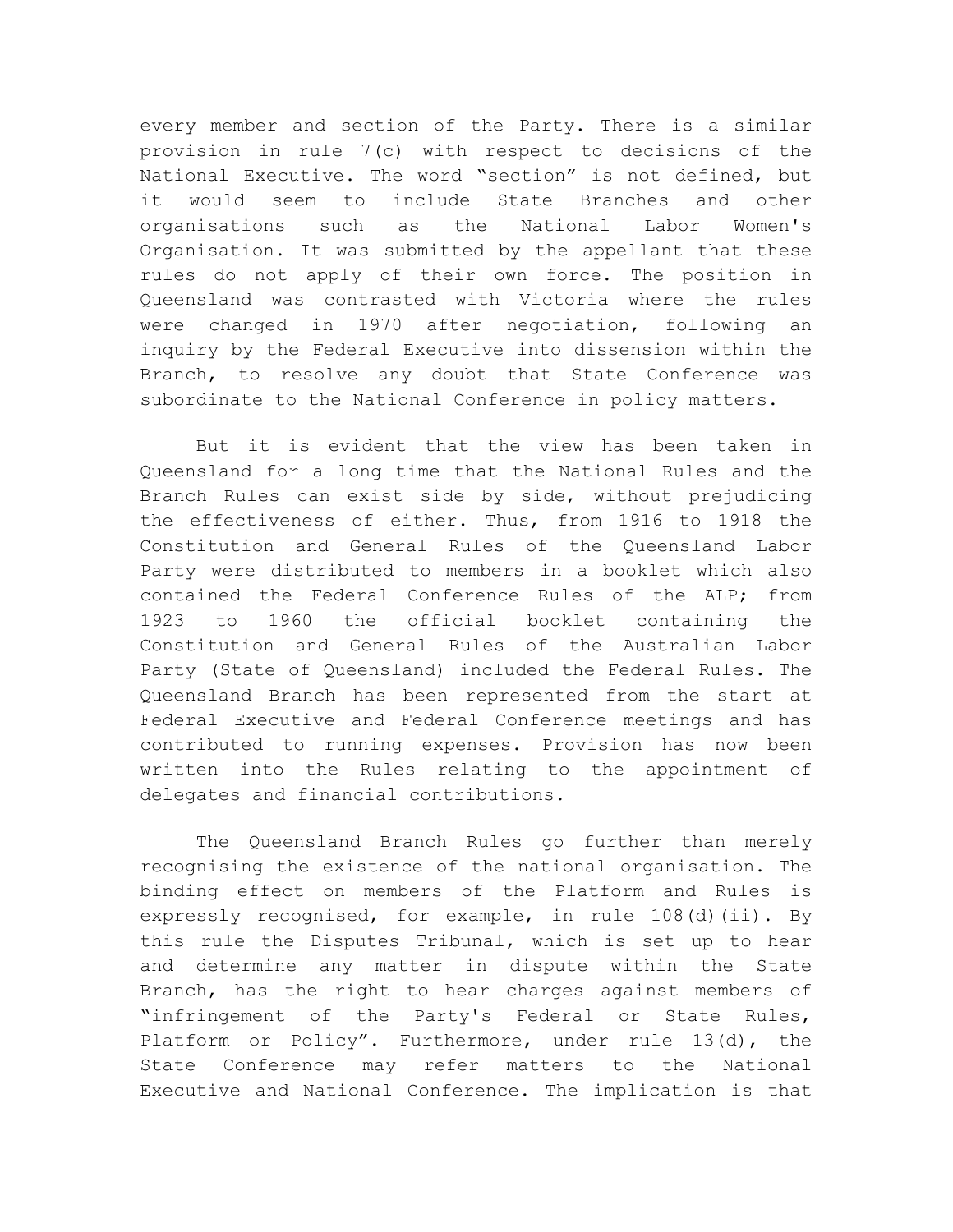if matters are referred they are referred for decision or determination.

In the Policy Handbook (Exh. 35) issued after the first State Conference in Rockhampton, the statement appears that "The ALP is organised as a federal body with national machinery superimposed on six States and two Territorial branches". I think that generally sums up the position.

It does not strike me as irreconcilable with the independence of a state branch of a national political movement that the central executive should have power to intervene if it bona fide believes that the branch has acted contrary to the national constitution, platform and policy, provided intervention is confined to that.

The result is, in my opinion, that the appeal must be dismissed.

IN THE SUPREME COURT OF QUEENSLAND No. 1914 of 1980

BETWEEN:

THOMAS STEPHEN BURTON, HARRY HAUENSCHILD, (Plaintiffs) CLEM JONESROBERT JOHN BRISKEY, THOMAS LAWRENCE CONWAY, NEAL DAVID KANE, HAROLD THOMAS MELLOR, WILLIAM EARNEST STONE, CECIL WALLACE EDGAR WILLIAMS, JOHN ALAN BIRD, TERENCE JOSEPH MELLIFONT and NICO BOS suing on behalf of and representing all members of THE AUSTRALIAN LABOR PARTY (STATE OF QUEENSLAND) except the defendants personally and as trustees of property belonging to THE AUSTRALIAN LABOR PARTY (STATE OF QUEENSLAND) CLEM JONES **Appellant** 

 $-$  and  $-$ 

DENIS JOSEPH PATRICK MURPHY, FRANK NORTHEY (Defendants) SLEEMAN, IAN KEITH McLEAN, EDMUND DENIS CASEY, WILLIAM GEORGE HAYDEN, MANFRED DOUGLAS CROSS, LORRAINE JOY ARDILL, KEVIN Respondents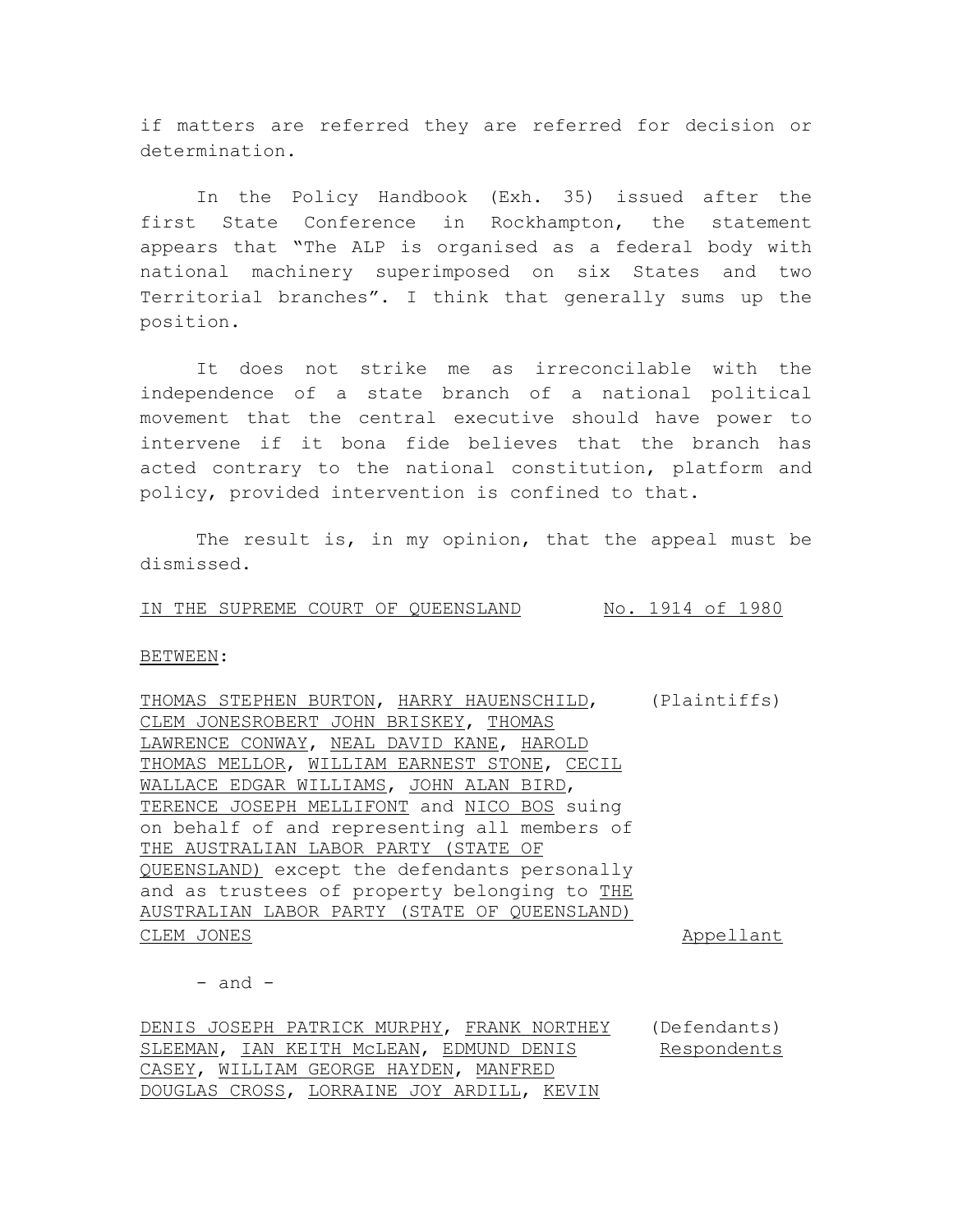JOSEPH HOOPER, JOAN MARY McGRATH, PETER DOUGLAS BEATTIE, MEDELEINE McPHERSON, BRYANT ROBERT BURNS, PATRICK EDWARD DUNNE, FRANCIS LISKA HARRISON, MICHAEL FRANCIS REYNOLDS, JAMES BERNARD KEEFE, BARBARA LORRAINE ROBSON,LESLIE JOHN KERSLAKE, RAYMOND JOSEPH McCART, JOHN MURPHY and HUGHIE JOHN WILLIAMS.

### JUDGMENT - W.B. CAMPBELL J.

The appellant is one of twelve persons who, on 30 May 1980, issued a writ against the respondents seeking certain declarations and injunctions, and claiming to sue on behalf of and representing all members of the Australian Labor Party (State of Queensland) except the defendants (respondents). The action arose out of certain disputes and differences within a voluntary or unincorporated association known as the Australian Labor Party (State of Queensland). The learned trial Judge held that the plaintiffs were not entitled to any of the relief sought and gave judgment in the action for the respondents with costs. The appellant now appeals from that judgment on the following grounds:

- 1. The judgment of His Honour the trial judge is wrong in law and in fact.
- 2. His honour was wrong in holding that the Rules of The Australian Labor Party (hereinafter referred to as "the National body") and alterations of those Rules were binding on individual members from time to time of The Australian Labor Party (State of Queensland).
- 3. His Honour was wrong in concluding that all or any of the members of The Australian Labor Party (State of Queensland) had agreed to the Rules or alterations of the Rules of the National body.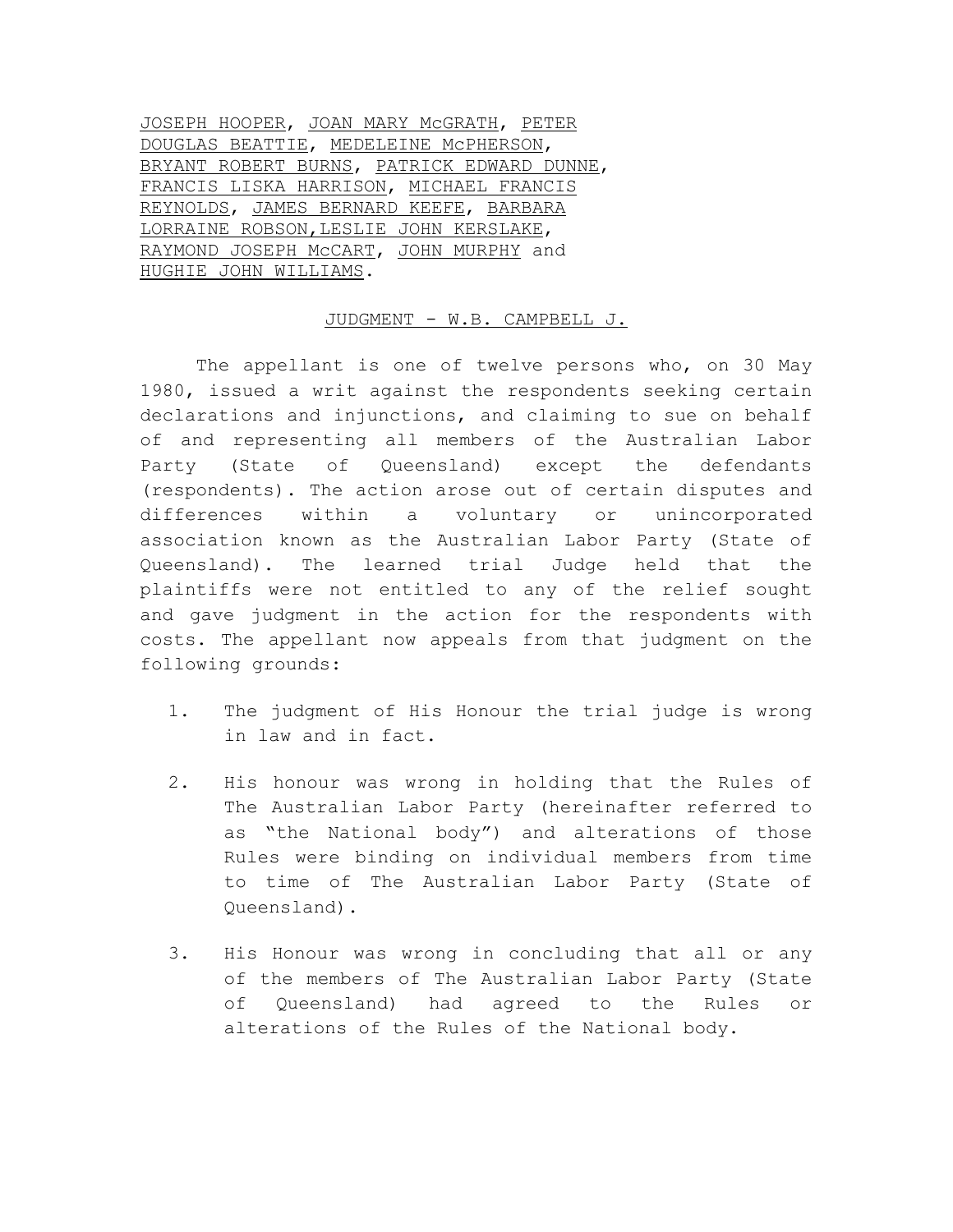- 4. That in so far as His Honour took account of what had been done or what was purported to have been done under the Rules of the National body:—
- (a) evidence of such matters was irrelevant and ought not to have been admitted at the trial;
- (b) there was no evidence that in fact anything material had been done or purported to be done under the said Rules;
- (c) anything done under the said Rules was incapable of varying, altering or affecting:
- (i) the Rules of The Australian Labor Party (State of Queensland)
- (ii) the terms of the contracts, agreements or compacts between the individual members inter se of The Australian Labor Party (State of Queensland).
- 5. His Honour was wrong in holding that, because:—
- (a) the Rules of The Australian Labor Party (State of Queensland) recognised the existence of the National body;
- (b) delegations from The Australian Labor Party (State of Queensland) to the National Conference had taken part in the framing and amending of the Rules of the National body;
- (c) there was no Rule of The Australian Labor Party (State of Queensland) that specifically required adoption by The Australian Labor Party (State of Queensland) as a condition precedent to the National Rules becoming effective in Queensland

it was a difficult task to argue that the Rules of the National body did not of their own force apply in Queensland.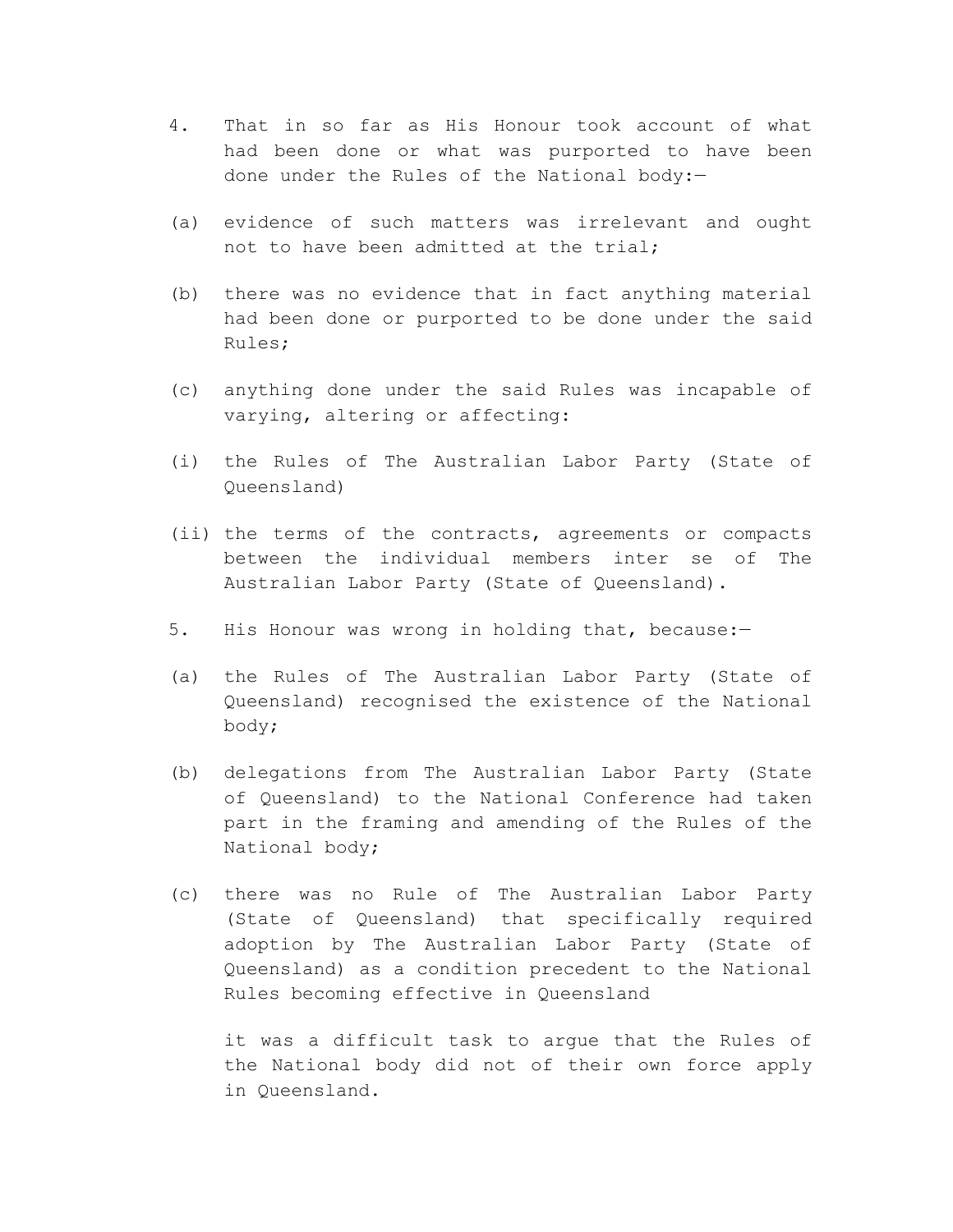- 6. His Honour was wrong in holding or in finding that because:—
- (a) Rule 5(b) and Rule 5(c) of the Rules of the National body be given the meaning that the National body was supreme within the framework of its Rules; or
- (b) Rule 5(b) of the Rules of the National body said that the National Conference should be the supreme governing authority of the party and its decisions should be binding on every member and every section of the party; or
- (c) Rule 5(c) and Rule 7(c)(viii) of the said Rules were to be taken to mean what they say -

those Rules were therefore binding on each and every member for the time being of The Australian Labor Party (State of Queensland).

On 1 March 1980 the National Executive of the Australian Labor Party passed a resolution (ex. 1) the terms of which are set out in full in His Honour's reasons for judgment. The resolution commences by reciting that the National Executive is the chief administrative authority the decisions of which are binding upon all sections and members of the A.L.P. subject only to appeal to the National Conference; and that the National Executive is of the opinion that the general welfare of the Labor Movement is affected by certain matters in the Queensland branch of the party, setting out a number of such matters, one of which is the failure of the branch to carry out certain decisions of the National Executive. The resolution then states that the National Executive declares that the Queensland branch, its Administrative Committee and State Council, by failing to comply with the decisions of the branch and other decisions of the National Executive, have acted and are acting in a manner contrary to the National constitution platform and policy of the party and, pursuant to its authority under  $rr. 7(c)$  (vii) and  $7(c)$  (viii), in short declares that the Administrative Committee and the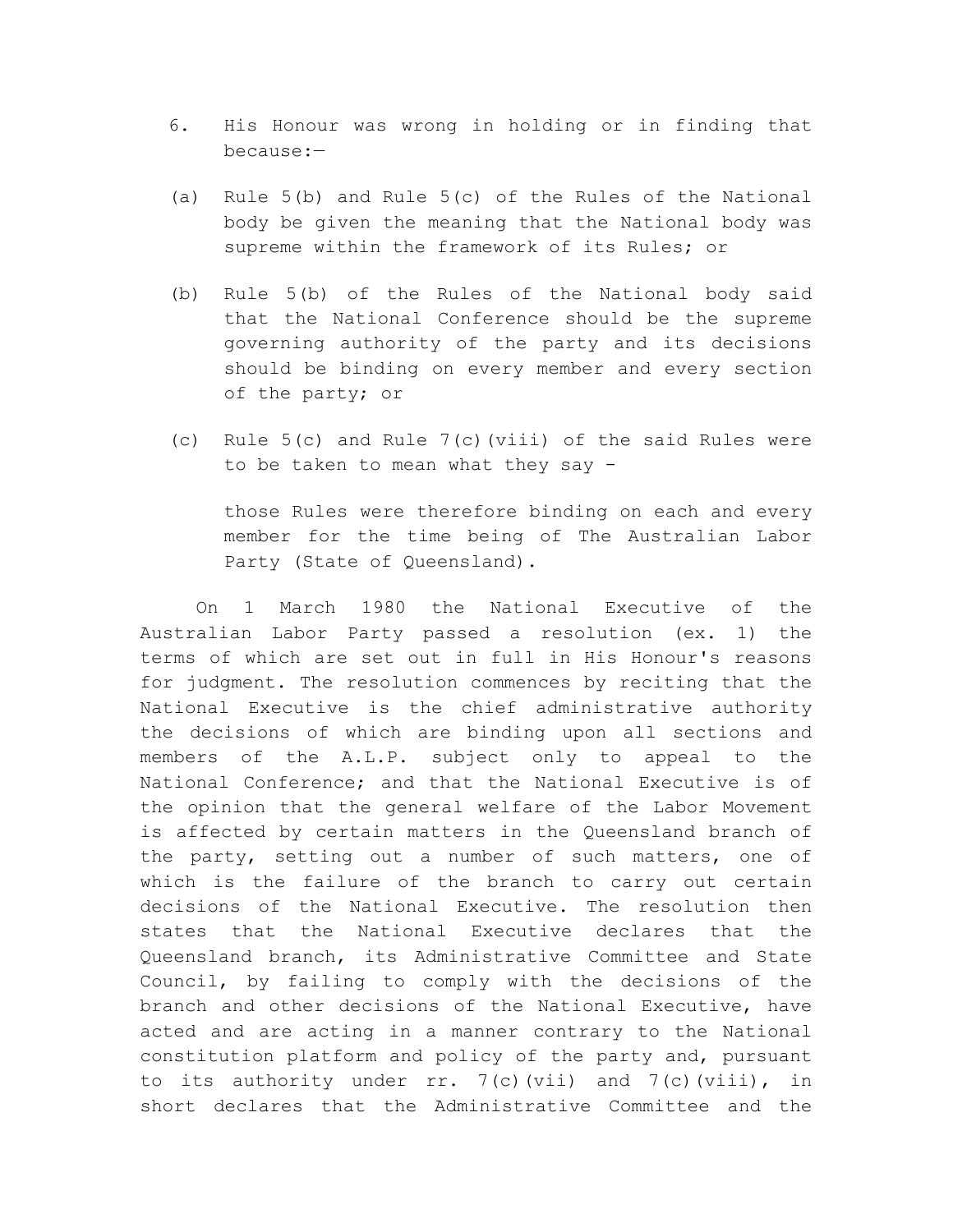Disputes Tribunal of the Queensland branch no longer exist; suspends the operation of certain branch rules; sets up an Interim Administrative Committee of 29 designated persons to be the sole administrative authority of the branch until it is to be succeeded by an Administrative Committee to be elected by a conference of the branch to be held in February 1981; confers on the Interim Administrative Committee all the powers formerly conferred by the rules on the officers, Administrative Committee, State Council and State Conference of the branch; sets up an Interim Disputes Tribunal; gives certain directions, powers and authority to the Interim Administrative Committee to terminate the position of certain employees (secretary and organiser), to replace such persons with others and to take steps to procure the transfer of property held in trust for the branch; and gives directions relating to the appointment of delegates to the National Executive and the National Conference and to the endorsement of candidates for Federal, State and local government elections.

The statement of claim alleges that the current rules and standing orders of the National body (the Australian Labor Party) have at no material time been binding upon the Queensland body (The Australian Labor Party (State of Queensland)) in that, on their proper construction, the constitution and rules of the Queensland body do not permit rules and standing orders made by the National body to bind the Queensland body unless and until such rules or standing orders are adopted by the Queensland body, and that such rules and standing orders have never in fact been adopted. The statement of claim then alleges that, as a consequence, the decisions contained in the National Executive resolution of 1 March 1980 and the appointments to the Interim Administrative Committee are invalid and of no effect in relation to the Queensland body and its constituent parts.

In his reasons for judgment the learned trial Judge said: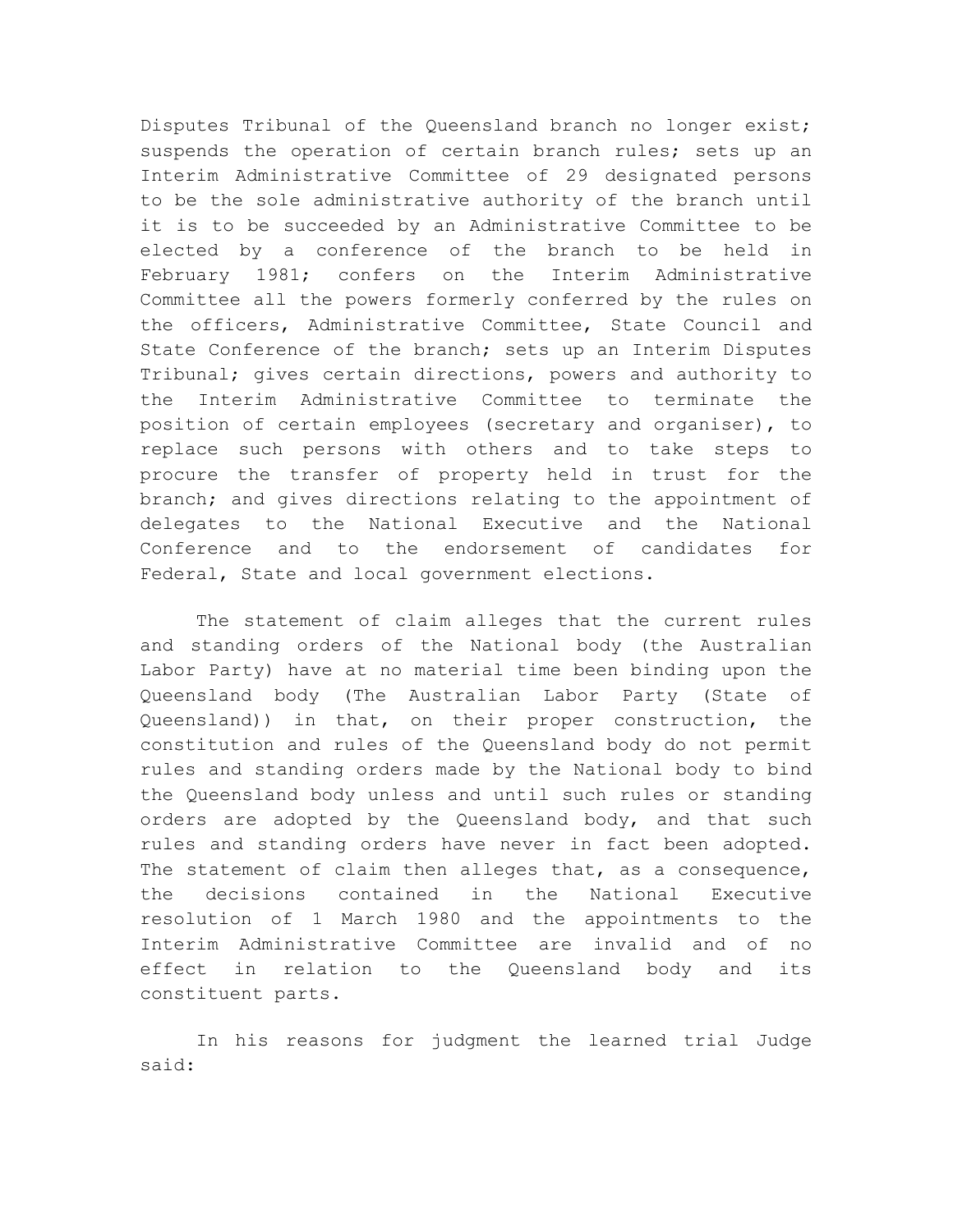"There is really no dispute as to the facts, and the resolution of the matter depends upon the true construction of the rules of the National body and of the Queensland body, and insofar as it may be necessary to refer to it and insofar as it may be relevant, the interpretation of the practice which has been adopted for many years."

After a consideration of both sets of rules in the light of the historical background His Honour concluded that the National rules were binding upon the Queensland body. He said that he had considered the question "purely as one of construction" and that he was fortified by the evidence of "what has been done over the years". What is involved in this case is whether the National Executive had the authority to interfere in the affairs of the Queensland branch in the manner which I have described. It seems to me that the issue is simply whether a person, upon becoming a member of the Queensland body, agrees to be subject to (or to have his conduct and affairs regulated by) not only the rules made by that body but also the rules made by the National body. In Lewis v. Heffer (1978) 1 W.L.R. 1061, a case concerned with disputes in the Labour Party in England, Ormrod L.J. said, at p. 1076: "Rules of association of this kind ultimately derive their legal effect from the acceptance, by the members, of the terms and conditions of the association when they join the group." I think that His Lordship's formulation is apposite to describe the issue in this case.

The determination of what are the terms and conditions applicable to a person who joins - becomes a member of the Queensland body obviously requires a construction of the written rules of that body. And here, because of the references in those rules to the National body and by reason of the evidence of established practice and usage of the relationship between the two bodies including evidence as to the understanding of members as to the powers and authority of the National body, it will involve a construction of the rules of the National body. Following upon the sentence which I have cited from the judgment of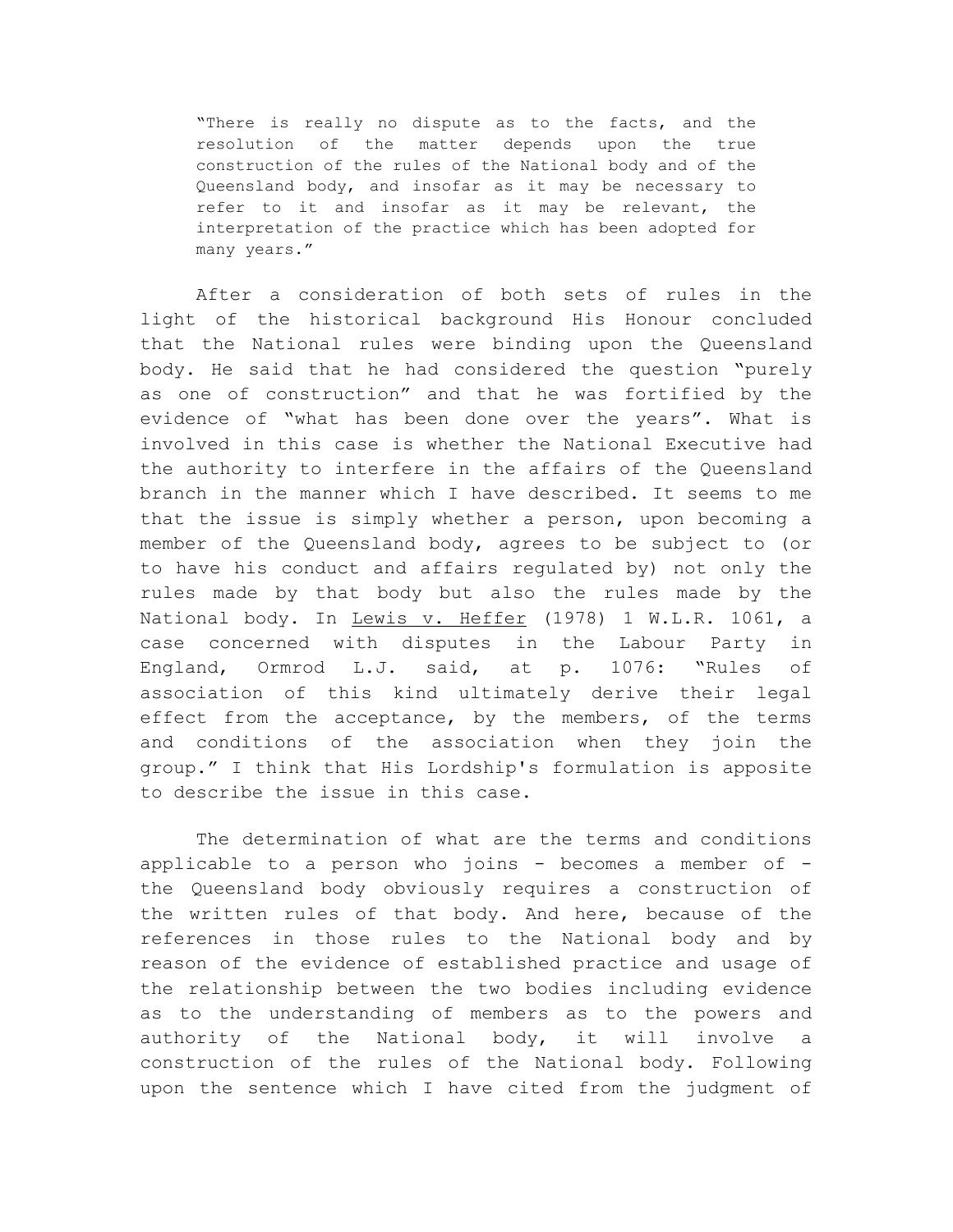Ormrod L.J. in Lewis v. Heffer (supra), His Lordship went on to say:

"Where there is an established and well known and unquestioned practice in use in the association it is some evidence, and indeed it may be strong evidence, that this practice too is part of the terms and conditions which are accepted by persons joining the association. .........it must require an extraordinarily strong and clear case to justify the court in holding a wellestablished practice like this to be unconstitutional or ultra vires, more particularly where the organisation concerned is a voluntary, unincorporated and essentially informal body."

In the same case Denning M.R. said, at p. 1072:

"In a body like this, rules are constantly being added to, or supplemented by, practice or usage: and, once accepted, become as effective as if actually written."

I will first set out the National rules under which the National Executive purported to act in passing the resolution. Rule 7(c)(vii) sets out that the National Executive shall:

"have plenary powers to deal with and decide any matters which, in the opinion of an absolute majority of members of the Executive, affect the general welfare of the Labor Movement, provided that no decision of National Conference shall be abrogated under this rule".

Rule 7(c)(viii) reads:

"in the case of any State Executive, State Branch or section of the A.L.P. acting or having acted in a manner deemed by the National Executive to be contrary to the National Constitution, Platform and Policy of the Party as interpreted by the National Executive, the National Executive may over-rule such State Executive, State Branch or section and/or may declare that same no longer exists, and shall set up in place thereof organisation competent to carry out the National Constitution, Platform and Policy of the A.L.P. Pending the hearing of any appeal, the decision of the National Executive shall operate. In the event of the National Executive taking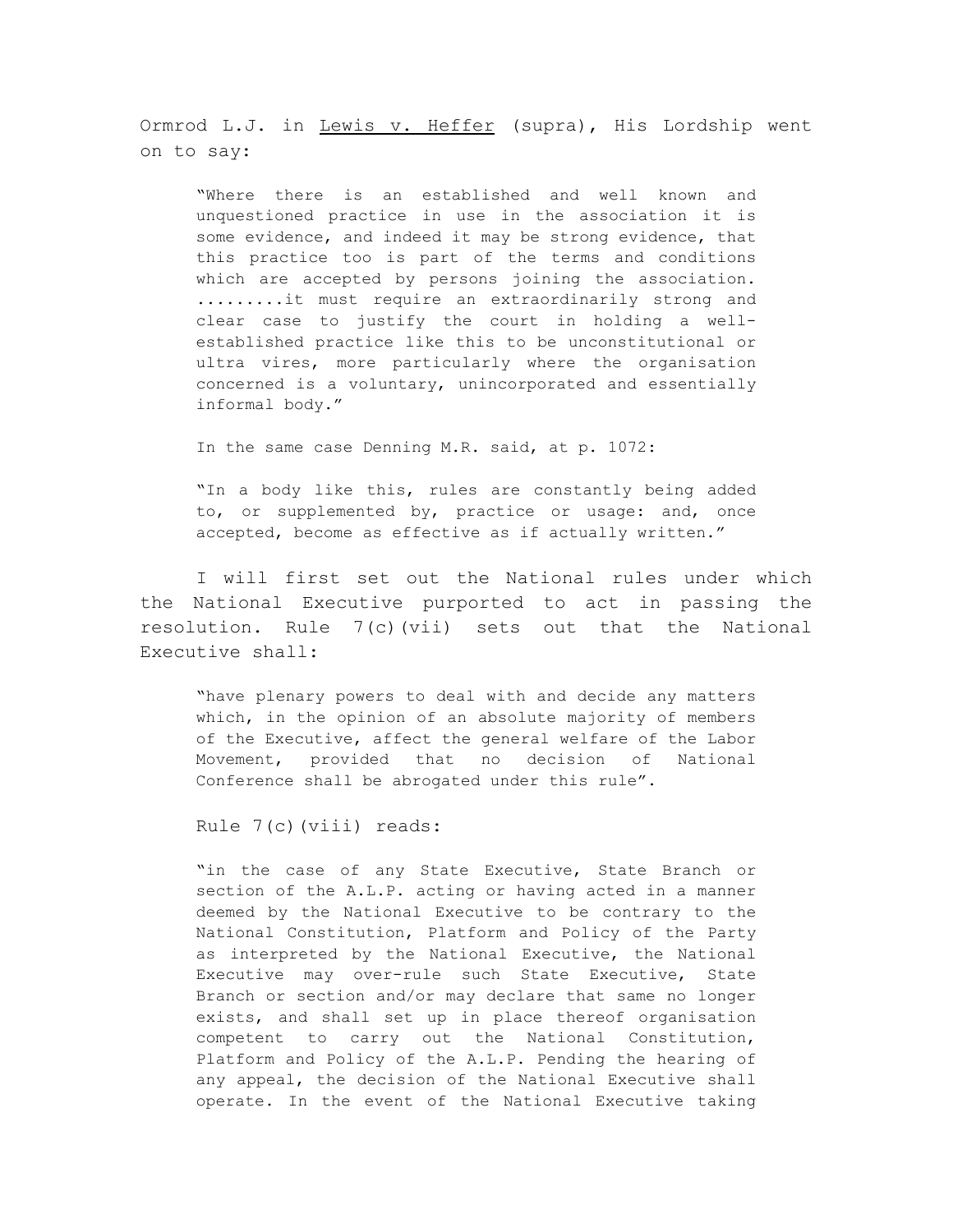any action under this sub-clause, the National Executive shall be the body to approve any selection which otherwise would have been made by the body affected by the National Executive decision."

Because of the evidence and because Mr. McPherson Q.C., for the appellant, contended that the rules of the National body are contrary to and inconsistent with some of the rules of the Queensland body, I consider that a proper understanding of the inter-relationship, if any, between the two sets of rules requires an appreciation of the history of the formation and continued existence of the political organisation known as the Australian Labor Party. Both the Queensland body's rules and the National body's rules have been amended and added to from time to time; and the rules of the National body refer to state branches, state branch delegates and state branch administrative organs and the Queensland body's rules likewise refer to the National body and delegates from it to the National body's administrative organs. These matters provide further justification for having regard to the history of the Australian Labor Party.

#### HISTORY

I will set out only such facts by way of historical background as appear to me to be salient; I will omit other matters of history which may be material but, in my view, are so to a lesser degree. The Australian Labor Party (the National body) came into existence later in point of time than did the Queensland body. History shows that the National body was created as the result of steps taken by separate state political labor parties. In fact, the Queensland body, prior to June 1920, was known as the "Queensland Labor Party". The first Commonwealth Conference of "The Australian Labor Party", to which the Queensland body sent delegates was held in 1902. The Queensland body adopted the name of "The Australian Labor Party (State of Queensland)" in June 1920. At the sixth Commonwealth Conference of the Australian Labor Party held in 1915 a motion was passed for the establishment of an "Australian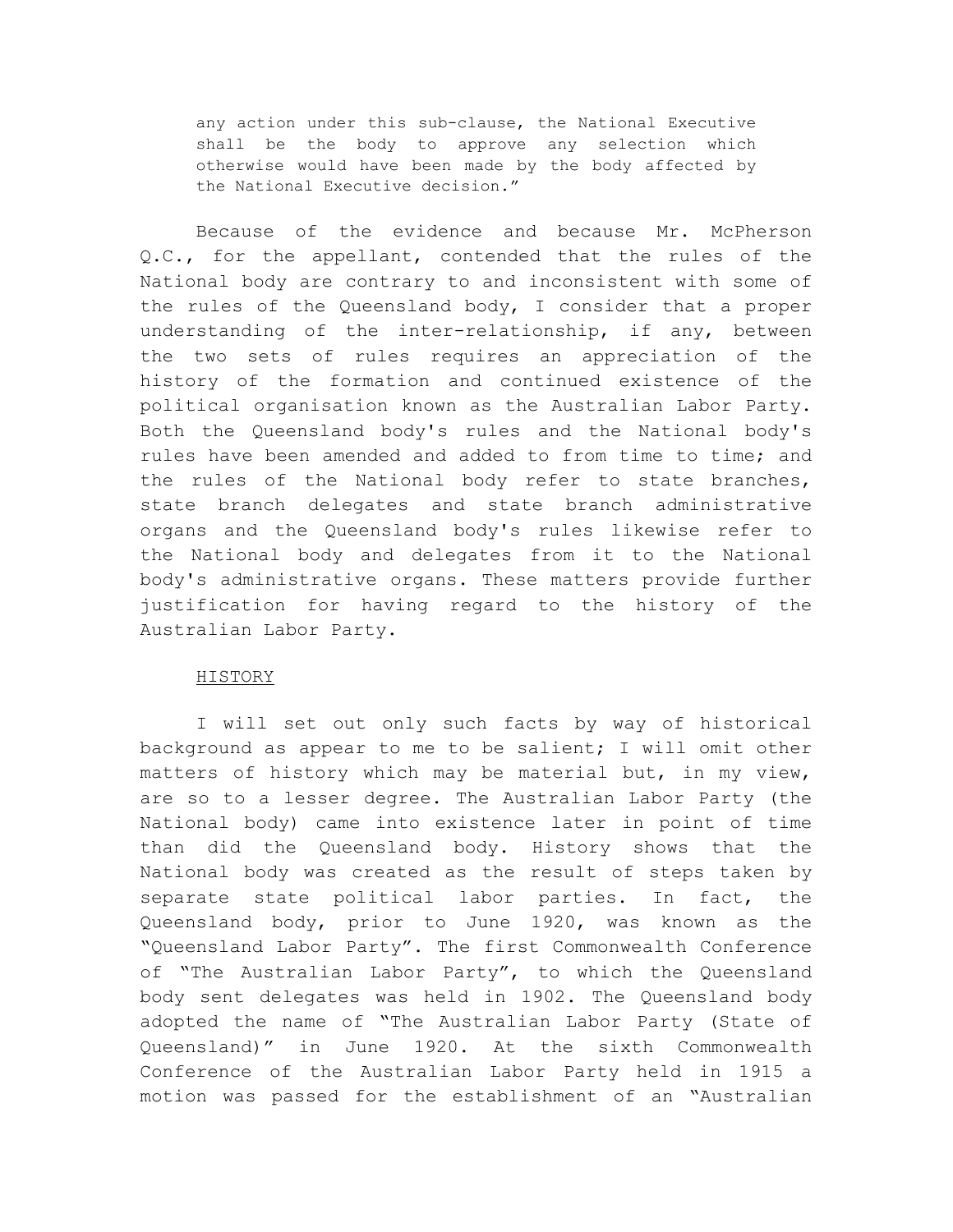Political Labor Executive", the precursor of the present National Executive of the National body. The rules of this Australian or Federal or National Executive were changed from time to time and a rule corresponding to the present National rule 7(c)(vii) was first introduced at the National Conference held in 1924. It was then rule 5(h) and read:

"That the Federal Executive has plenary powers to deal with and decide any matter which in the opinion of the majority of the full Executive affects the general welfare of the Labor Movement. The Executive decision upon such matter shall be binding upon all members of the Australian Labor Party, provided that any Branch or person affected shall have the right to appeal to next Federal Conference against such decision."

The present Rule  $7(c)$  (viii) was introduced in its present terms, with minor immaterial differences, at the National Conference held in 1933. Over the years there were changes in the constitution and rules of the Australian Labor Party and it was at the Federal Conference in 1975 that the name of the former Federal Executive of the Party was changed to "The National Executive."

The Queensland body has at all material times caused to be sent to meetings of the National Conference and of the National Executive (and their precursors) delegates in accordance with the National rules and with the Queensland rules, and those delegates have taken part in the making and amendment of National rules. Those delegates have always reported back to the Queensland body (or State branch). The Queensland body has also, from time to time, paid to the National body such sums, by way of contribution to the latter's funds, as have been required by the National rules.

The Administrative Committee of the Queensland body was for a time formerly known as the "Queensland Central Executive". It appears that from about 1912 until 1960 the Federal rules and the State rules (including the respective platforms of each) were published in the one volume. Mr.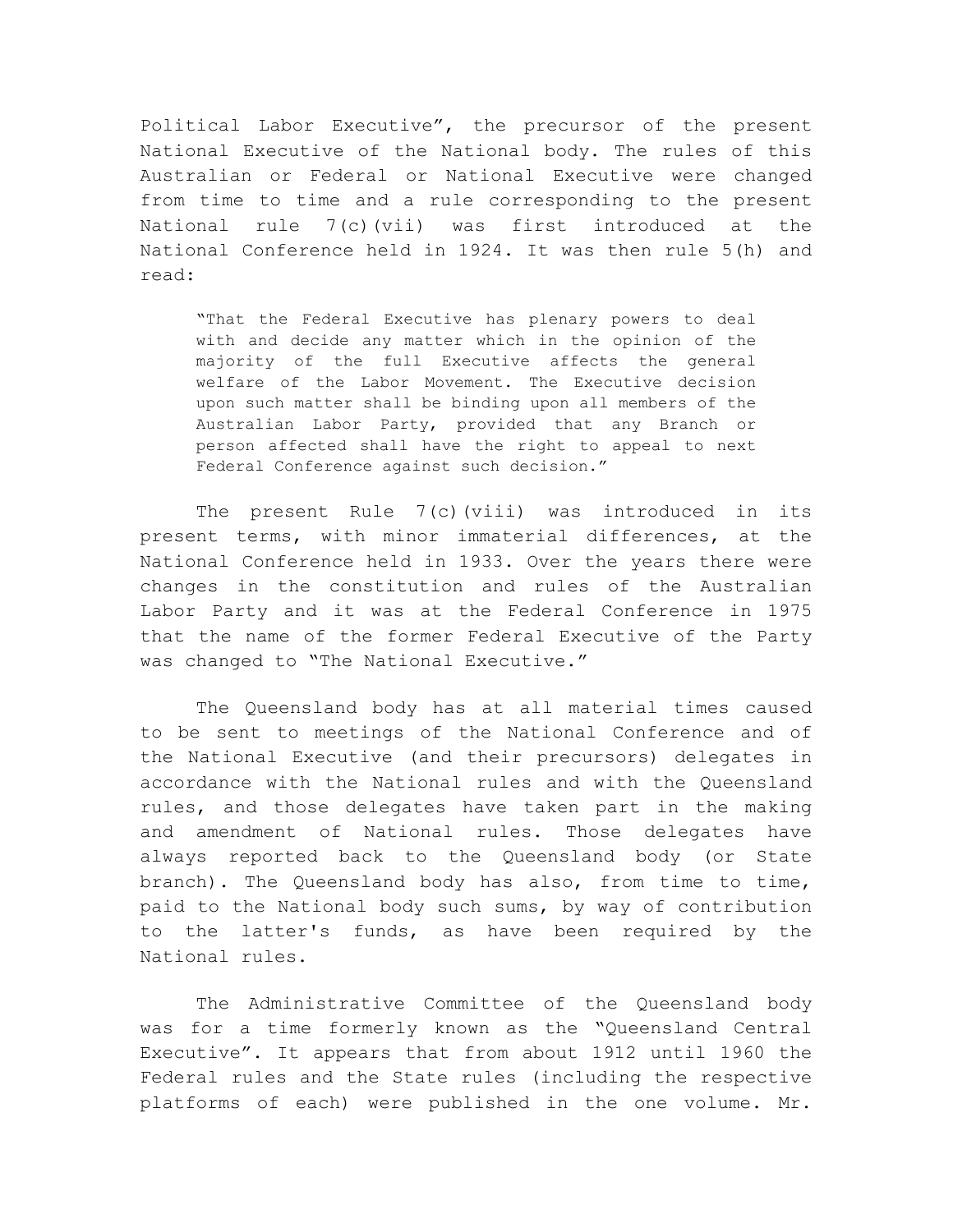Cross gave evidence that from 1946 until 1960 both sets of rules were bound in the one volume and were available for purchase from the Queensland Central Executive office. It appears that there was a change in 1960 following a discussion which took place about establishing a full time Federal Secretariat of the party. Prior to that time the Federal secretary was one of the state secretaries who did the federal work on a part-time basis. Consequently, from 1960 onwards the Federal body printed its own documents, policy documents and rules and they were not brought out in the same volume as were the State rules. All the Federal documents were on sale through the state branches right throughout Australia from at least 1963 onwards, Prior to 1960 the rules of the State body were not bound in a separate volume. It appears also that the rules of each state branch differed in significant ways from the rules of other state branches.

#### QUEENSLAND RULES

Exhibit 2 is a booklet entitled "Constitution and General Rules", and on the cover those words appear below the heading "Australian Labor Party Queensland Branch". It appears that there is no constitution as such apart from what is contained in the rules. The booklet contains 115 separately numbered rules, many of which are lengthy.

The name of the Party is "The Australian Labor Party (State of Queensland)"  $(r. 1)$ ; it is provided by  $r. 2$  that "the Party shall consist of the Members of such Industrial Unions and Branches and Credit Unions as endorse its Objects, Methods, and Platforms and which become affiliated or registered and recognised as Branches of the A.L.P." The use of the abbreviation "A.L.P." is not without significance because it not only appears from time to time in the rules of the Queensland body but also in the rules of the National body - see National rr. 7(c) and  $7(c)$  (viii).

It can be seen from r. 2 that the members of the Queensland association are broadly divided into two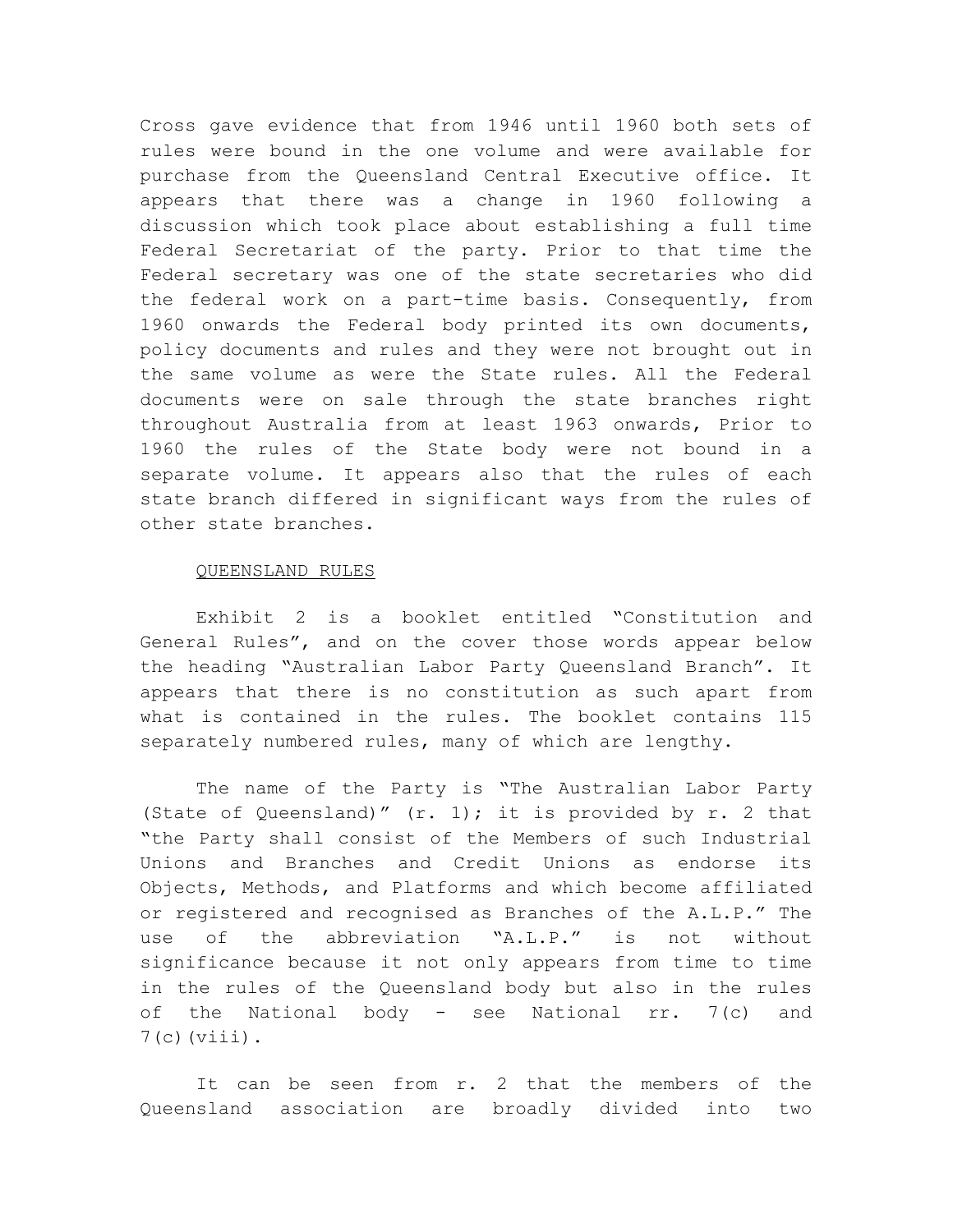classes: (1) individuals who are members of a branch within the State, and (2) members of unions (industrial or credit) which have become affiliated with the State association. Rule 34 provides that an affiliated union shall forward to the State Secretary a return showing the numbers of members of the union, and the latter is obliged to pay capitation fees on the membership. In order to become affiliated the union must also pledge itsel to the principles of the Australian Labor Party's State, Federal and local government platforms (r. 36).

All such union members are accordingly subject to the rules of the State body. The union itself, as an entity or separate organisation, is not a member of the State body this is apparent from the rules and in particular r. 2 which speaks of "members of unions".

It is also not without significance that the "Objective" of the Party as set out in Queensland r. 3 corresponds in its operative parts to the "Objective" of the Australian Labor Party as set out in Ex. 3 (Australian Labor Party Platform Constitution & Rules), except that the objective of the Queensland party refers to "reforms set out in State and Federal Platforms as amended from time to time by the appropriate authority" and the objective of the National Party refers to "reforms set out in this Platform". I draw attention to the reference in the Queensland r. 3 to the Federal platform.

The Queensland rules set out the administrative structure of the Queensland body. Rules 12 to 23 inclusive deal with the State Conference which is to be held in alternate years unless State Council otherwise decides (r. 12); it is the only body which may change rules, revise the State and local government platforms, determine any matter in dispute affecting the welfare of the Queensland branch and elect all but ex-officio members of the Administrative Committee, the Disputes Tribunal and delegates to the National Conference and to the National Executive (r. 13). In addition, the State Conference is given power to refer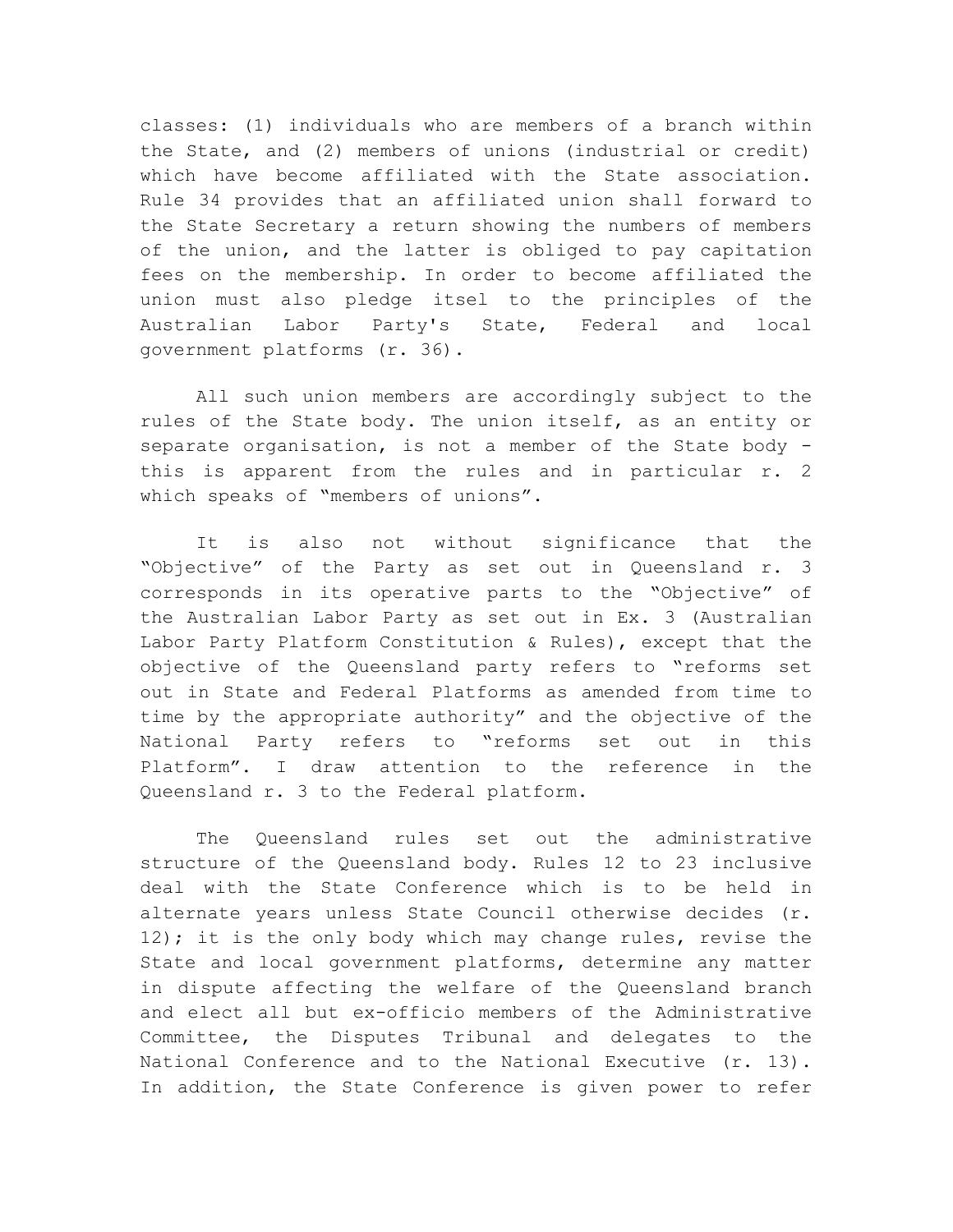matters to the National Executive and to the National Conference. I draw attention to the use of the words "Queensland Branch" and to the specific references to the National Conference and National Executive. Rule 16 sets out the composition of the State Conference which is to be comprised of certain Labor Party leaders in the State, one delegate from each State electorate chosen by plebiscite of branch members, three delegates elected by the Labor Women's Conference, one delegate elected by the Australian Young Labor Conference and a number of delegates representing trade unions and the Union Credit Union.

Rule 24 provides that the supreme body of the Party between meetings of State Conference shall be the State Council. This Council is comprised of certain ex-oificio party leaders, two delegates from branches in each Federal Division selected by plebiscite of branch members, one delegate from the Labor Women's Conference, one delegate from the Australian Young Labor Conference and delegates representing trade unions and the Union Credit Union. The State Council is also given the power to refer matters to the National Executive and National Conference (r. 24(b)(xv)). Rule 29(b) provides that the standing orders of State Council shall be those for National Conference. The Council is required to meet at least once every three months. Again I draw attention to the reference to the National Conference and the National Executive. Rule 30 provides that there shall be an Administrative Committee responsible for the administration and management of the Party which shall meet at least monthly. The Administrative Committee is responsible for the overall administration of "the A.L.P. in Queensland" subject to the over-riding authority of the State Council and the State Conference (r. 30(b)). Rule 30(f) provides that the standing orders for Administrative Committee meetings shall be those laid down for National Conference.

The rules provide that branches of the Australian Labor Party may, if approved by the Administrative Committee, be established in any State electorate in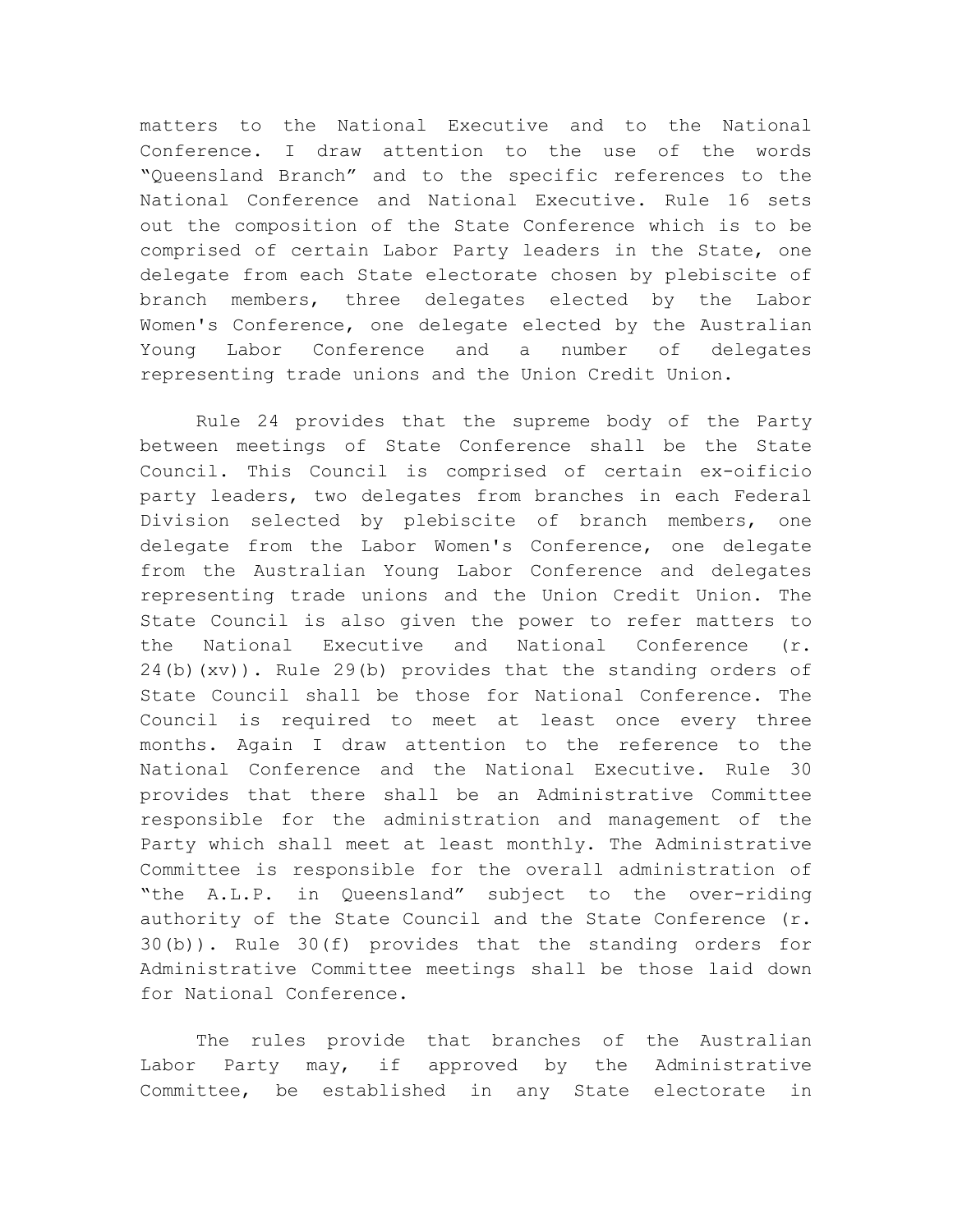Queensland; and r. 40(c) provides that members of Australian Labor Party branches in other states, on talking up residence in Queensland, "shall he allowed continuous membership should they join the Australian Labor Party within one month of their coming to Queensland". It is clear from the rules that an application for membership of the party is to be made on an official form to a particular branch within the State, and membership is restricted to one branch (r. 92). The application form for membership contains a pledge whereby the applicant pledges himself "to the principles of the Australian Labor Party's State, Federal and Local Government Platforms". Rule 53(a) is of interest in that it makes provision for admission to membership of supporters of "the Australian Labor Party in those areas of Queensland where their normal place of residence is in New South Wales, South Australia or the Northern Territory and in which no branch of the Australian Labor Party operates." Rule 108 sets out the composition and the jurisdiction of the Disputes Tribunal which is elected by State Conference to hear and determine any matter in dispute within "the A.L.P. (Queensland Branch)". Sub-rule (d) of r. 108 is significant because it provides, inter alia, that where any member of the party lays a charge against any other member alleging that the latter has been guilty of "infringement of the Party's Federal or State Rules, Platform or Policy" the matter shall be referred to the Disputes Tribunal. It is clear that the State body in its rules and by its conduct fully recognises the existence, functions, powers and authority of the National body.

## NATIONAL RULES

The rules of the National body are in a much shorter form than are the rules of the State body. They provide that the name of the Party shall be "The Australian Labor Party", the objective (r. 2), to which I have already referred, correspondes to the objective of the Queensland Party, and r. 4 provides: "The Party shall consist of State Branches, the Northern Territory Branch and the Australian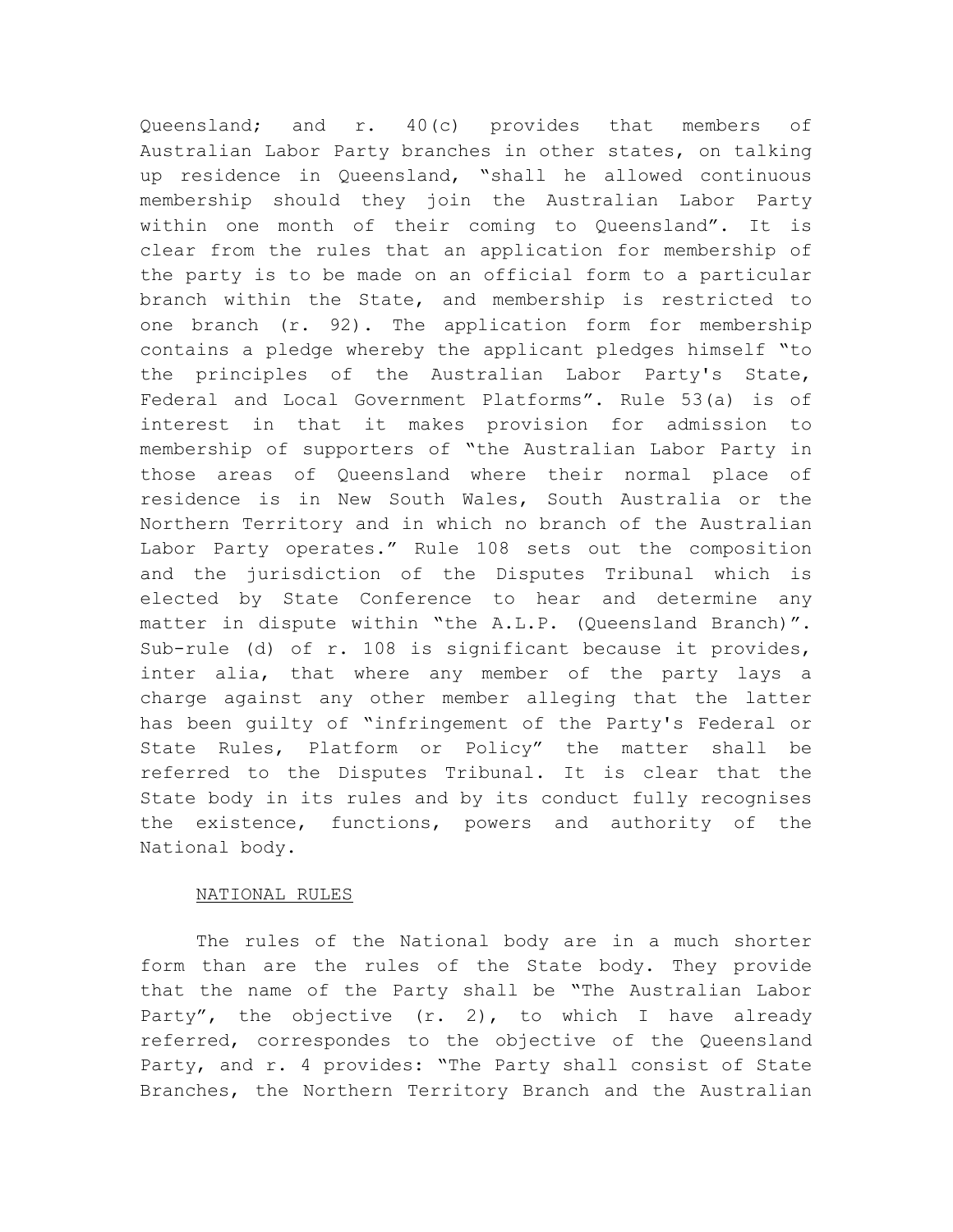Capital Territory Branch (hereinafter referred to as State Branches)."

Rule 5 sets out the structure of the party organisation on the basis of a National Conference, a National Executive, a Federal Parliamentary Labor Party, a National Labor Women's Organisation and an Australian Young Labor. Rule 5(b) provides that the National Conference shall be the supreme governing authority of the Party "and its decisions shall be binding upon every member and every section of the Party". It is also provided (r. 5(c)) that the National Executive shall be the chief administrative authority of the Party subject only to National Conference. Rule 6 provides that each state branch shall be entitled to send seven delegates to the National Conference, one of whom sall be the state parliamentary leader or his nominee as approved by the state executive. Rule 6(b) reads: "National Conferences shall be held in alternate years, the venue and time to be determined by the National Executive which shall have regard to the claims of all States".

The National Executive is comprised of the president, the National secretary, the leader and deputy leader of the Federal Parliamentary Labor Party, the leader and deputy leader in the Senate and two delegates from each state branch. The powers and duties of the National Executive are set out in r. 7(c) which provides that the decisions of the National Executive shall be binding upon "all sections and members of the A.L.P. subject only to appeal to National Conference". Rule  $7(c)(vi)$  provides that the National Executive shall be competent to hear and decide appeals from any affiliated organisation or individual member against the decision of any state conference or state executive alleged to be inconsistent with any national decision or matter. It is provided that, where any member or affiliated organisation desires to appeal to the National Executive on a question which does not involve any national decision or matter, leave to appeal must first be obtained from the state branch concerned  $(r. 7(c)$  $(vi)$  $(b))$ .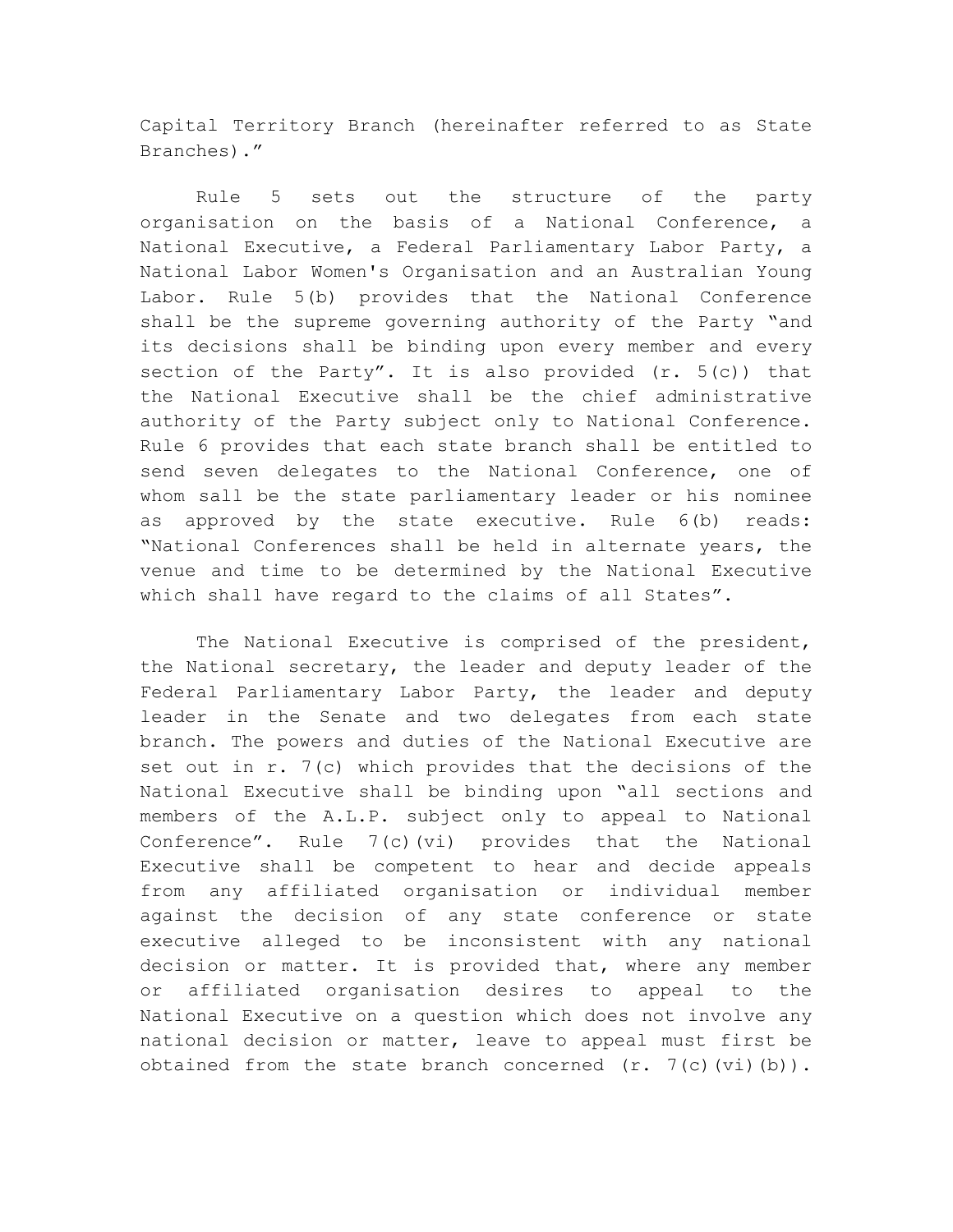I have already set out the terms of rr. 7(c)(vii) and (viii).

There was no suggestion that the National rules have not all been validly passed in compliance with the procedures laid down under the relevant standing orders. It was not argued before His Honour or before us that the delegates from the Queensland association to the National body lacked the necessary authority to take part in the making of the rules of the National body. No submission was advanced to the effect that, on the assumption that the National rules applied to the affairs of the Queensland branch, the resolution of 1 March 1980, for example, its suspension of the operation of certain rules of the Queensland body, went beyond the powers given to the National Executive by the terms of  $r$ . 7(c)(viii).

### **CONCLUSION**

It was submitted by Mr. McPherson that the rules of the National body are contrary to and inconsistent with many of the rules of the Queensland body. He said that the real point in issue could be stated as follows: By what rules are the affairs of the unincorporated Queensland body regulated - by those contained in ex. 2 or by those contained in ex. 2 and in ex. 3, and if the latter how are the conflicts in the two sets of rules to be resolved? It was also submitted, relying on the words of r. 4, that the members of the National unincorporated body are not individuals but rather the state branches considered as entities or organisations separate and apart from the individuals who comprise their membership. I do not agree with this submission. The National rules purport to be binding on "every member and every section of the Party" (r. 5) and on "all sections and members of the A.L.P." (r. 7(c)). When they speak of "members of the party" they are referring to the individuals who are the members of a state branch. I refer particularly to r. 7(vi)(a) which speaks of appeals by "individual members" against decisions of the state bodies and to sub-r. (vi)(b) which provides that a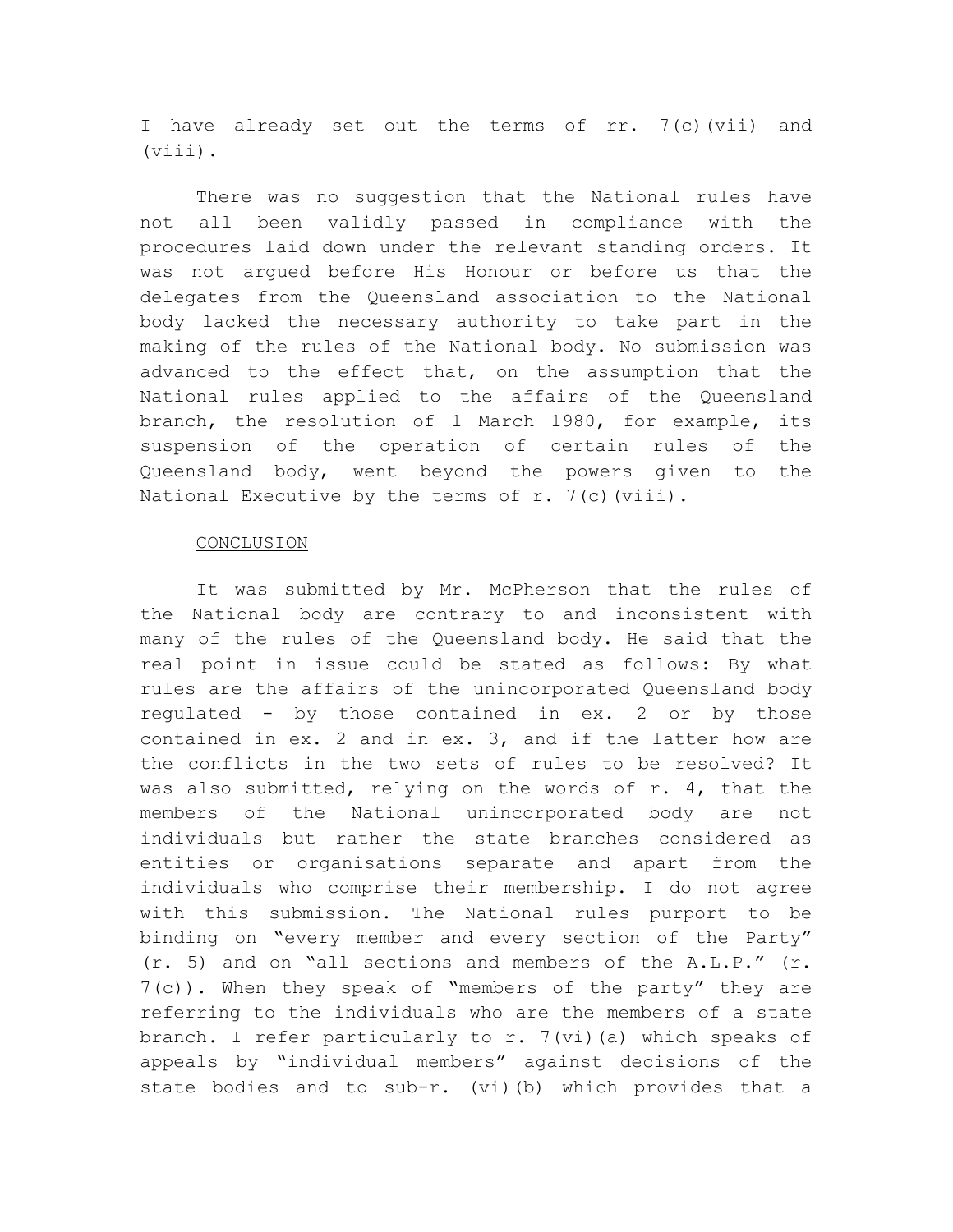member must first obtain leave to appeal from the state branch.

It was also submitted by Mr. McPherson that membership of the party by way of trade union membership relates only to those trade unions which are affiliated with the Queensland body; he pointed out that there is no provision for affiliation of unions at a Federal level so as to produce what might be regarded as an affiliation type of membership of the Federal A.L.P. However, the National rules (rr.  $6(e)$  (i) and  $7(c)$  (iv)) enable Federal trade unions whose state branches are affiliated to the party in each state to send matters to the National Conference and to the National Executive — provisions which impliedly recognise that membership of a state body by means of membership of an affiliated union leads to membership of the National body. In my view the National rules on their proper construction do not lead one to conclude that the members of the National body are the unincorporated nonjuristic "entities" which are the political bodies or associations in the states, nor to conclude that the delegates to the National Conference and the delegates to the National Executive - who may well differ from meeting to meeting (and in the case of the Executive may be proxy delegates) - are the members of the National body.

The National rules are the rules of a political party described therein as "the Australian Labor Party" and stated therein to consist of State branches; in 1920 the Queensland body changed its name so as to include the words "Queensland Branch". Following upon the formation of the Australian Political Labor Executive at the Commonwealth Conference of the Australian Labor Party in 1915, it was in 1924 that Federal rules were made in order to give power to the Federal Executive to decide such matters as may be referred to it by any state executive and to provide that its decision on any matter which affected the general welfare of the Labor Movement was binding upon the members of the Australian Labor Party, provided that any branch or person affected should have the right to appeal to the next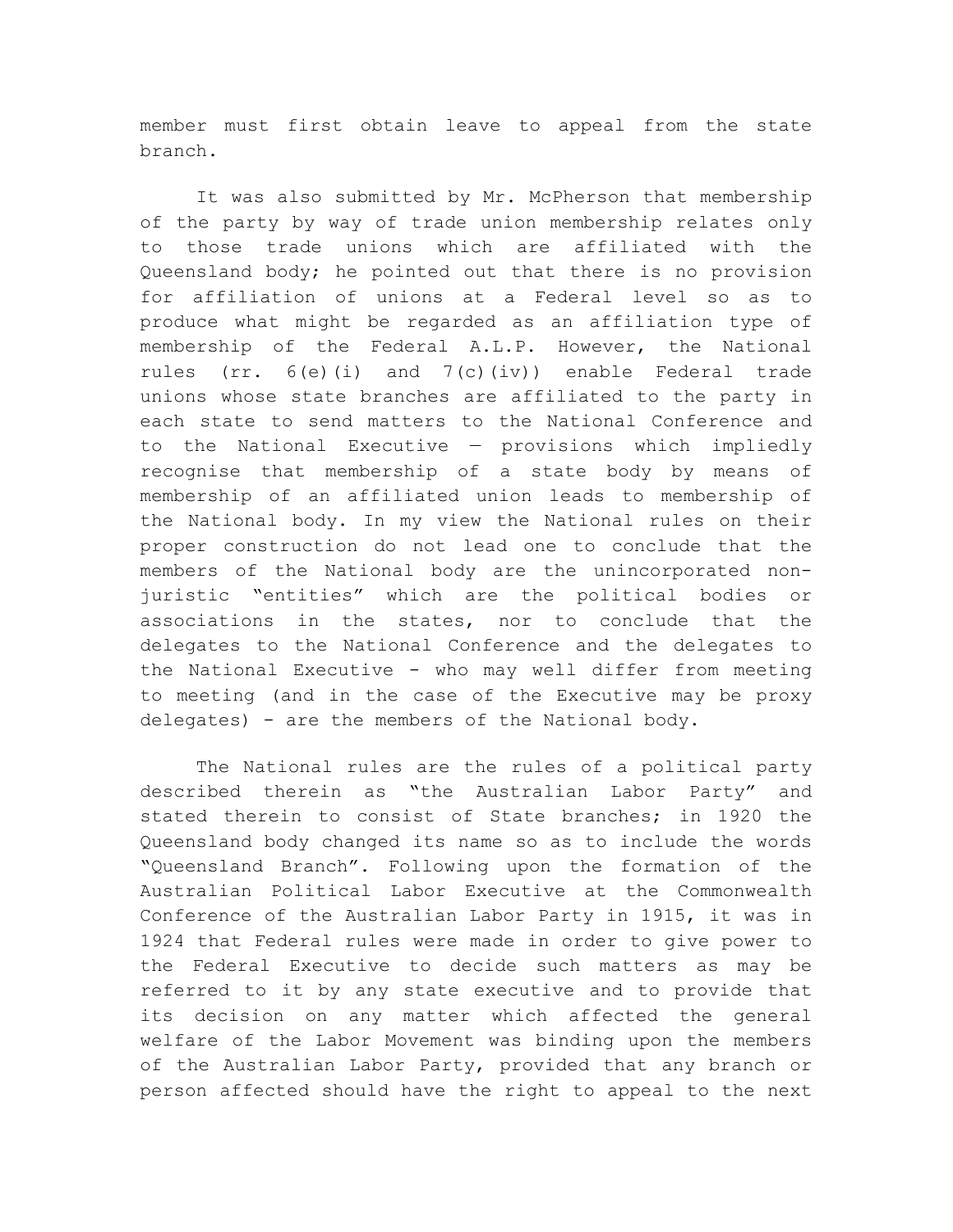Federal Conference against such decision. In my opinion, effect must be given to the words "Queensland Branch" where those words appear in the rules of the State body. I might say that the cover on the booklet (ex. 2), containing the constitution and general rules of the Queensland body, bears the heading "Australian Labor Party Queensland Branch". But I will ignore this title because the name as set out in r. 1 is "The Australian Labor Party (State of Queensland)". However, r. 13(c), dealing with the powers of the State Conference, uses the words "any matter in dispute affecting the welfare of the Queensland Branch". Rule 30(b), setting out the functions of the Administrative Committee, states that it is responsible for the overall administration of "The A.L.P. in Queensland"; r. 96(a)(iv) dealing with the Federal Divisional Executive Committee (a body concerned with the selection and running of the selected candidates for the House of Representatives) requires that Executive to become registered with the "Queensland Branch of the Australian Labor Party". The same words are used in r. 96(b). Rule 112(b) states that the Finance Sub-Committee shall be responsible for the financial supervision of "The A.L.P. Queensland Branch", I have already referred to the provisions of r. 108(b) and to the membership application form, both of which speak of the Federal platform and policy of the Australian Labor Party.

The following figurative meanings of the word "Branch" are given in the standard dictionaries: Oxford - a component portion of an organisation or system, a part of a larger unity (vol. 1, p. 1053); Webster - a member or part of any complex body or work (2nd ed. vol. 1 p. 325); Macquarie - any member or part of a body or system. (p. 246). It seems to me that when the Queensland rules refer to "The Queensland Branch" they are recognising that the Queensland association has become part of a larger association and that individuals, on becoming members of, or joining, the Queensland association, are aware that they are becoming members of the larger body. Indeed the evidence, both oral and documentary, placed before His Honour permits of no other conclusion. I refer to the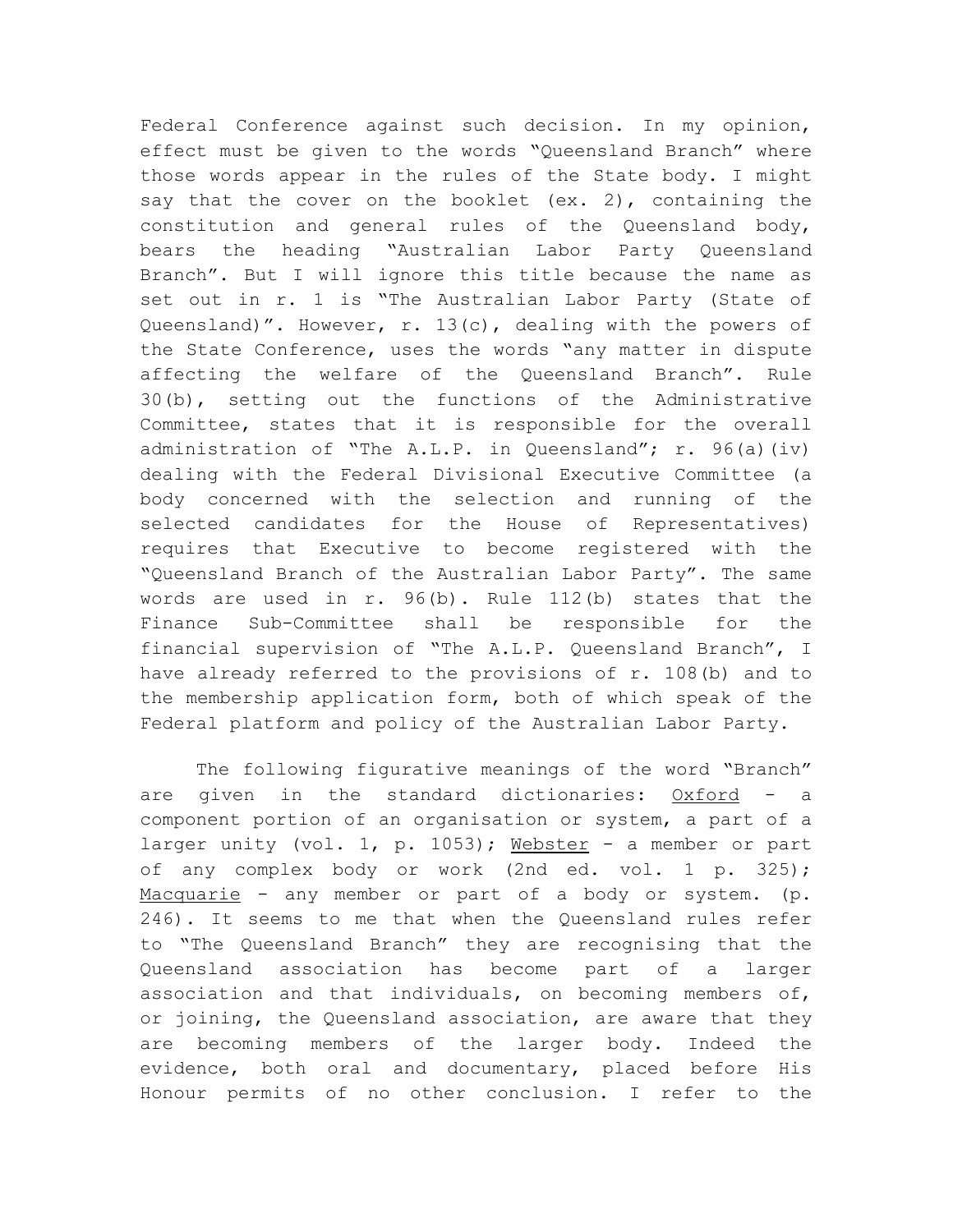evidence given by Senator Keefe, who has held offices at all levels in the party, to the effect that he had never heard any suggestion that the Federal rules did not have authority in Queensland. The leader of the Federal oposition, Mr. Hayden, said that he heard for the first time in 1978 some discussion about the authority of the Federal Executive in terms of its rules to intervene in the affair of the state branches.

Exhibit 25 is a copy of an extract from the Policy Handbook of the Australian Labor Party (State of Queensland) as at February 1979. In the introduction to that handbook one of the plaintiffs, Mr. Burton, said:—

"This handbook contains the policy of the Australian Labor Party Queensland Branch ..." In the same publication under the heading "A.L.P. Organisation" the following statements appear:

"The A.L.P. is organised as a Federal body with National machinery superimposed on six State and two Territorial branches. The National Conference is the supreme governing authority of the Party. Its decisions are binding on every member and every section of the Party. The conference meets every two years and meetings are rotated from State to State.............. The chief administrative authority of the Party is the National Executive, which is subject only to the authority of the National Conference. .... It has very wide powers and can intervene in every aspect of A.L.P. activity. ....

The Labor Conference, held every two years, is the supreme governing body of the Australian Labor Party in Queensland". (underlining mine).

Although the political party known as the Australian Labor Party started from small beginnings in one or more of the states of the Commonwealth - and this is not unusual it has been shown by the evidence to have become an Australia-wide political organisation. The current rules of the Queensland body reflect the changes in the organisation and structure of this voluntary association of people which have taken place over the years. In the light of the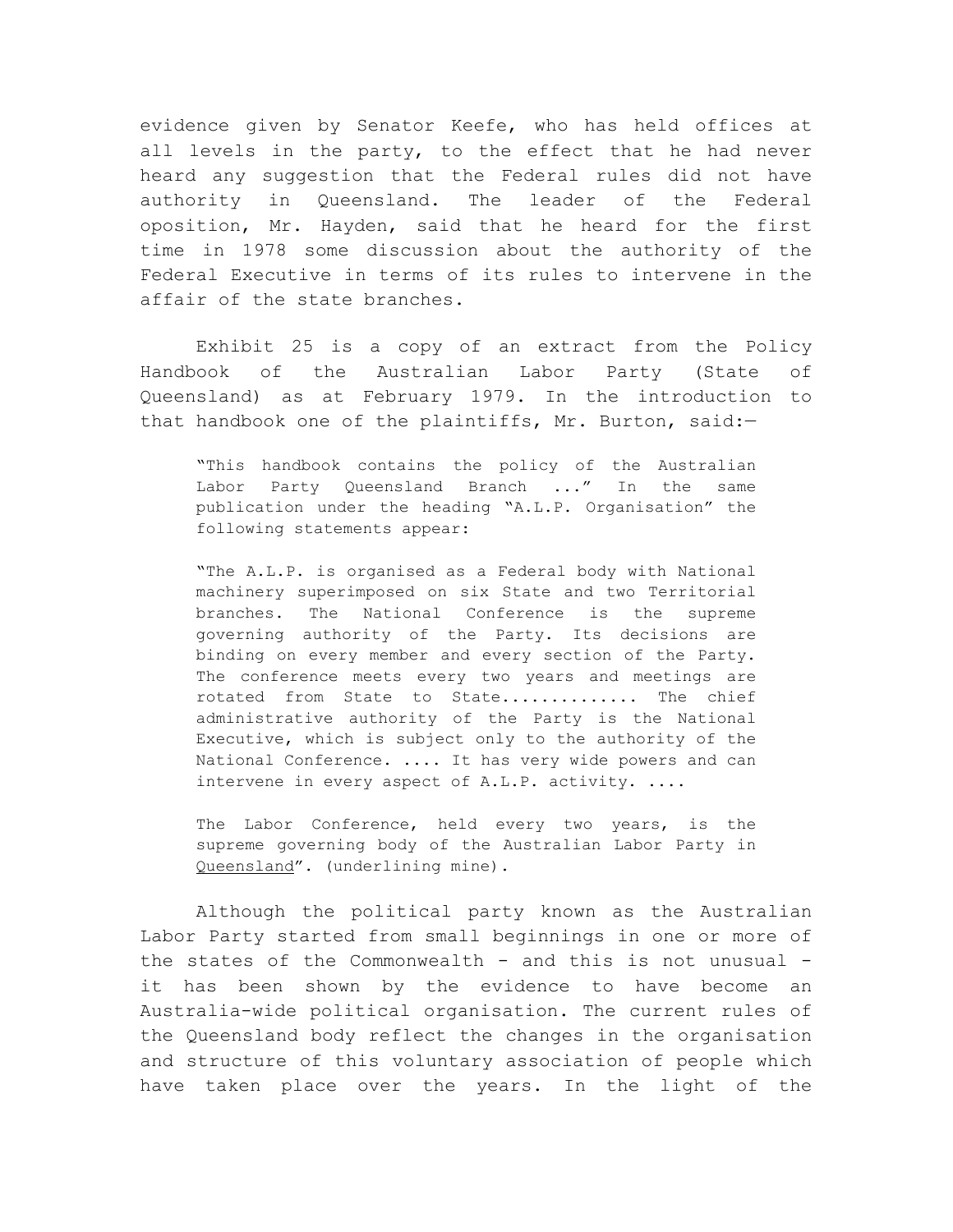argument that the National rules are contrary to and inconsistent with the rules of the Queensland body I have considered that it is proper for me to look at the way these rules have been understood and interpreted over many years, particularly since the formation of administrative or management authorities at a national level. Although many of the rules bear the hallmarks of careful deliberation they are not to be viewed in the same strict way as one might look at statutory rules or those of a corporate body operating in the world of commerce, such as the articles of association of a company. In my opinion, the National Conference and the National Executive represent more than "a meeting place of delegates" as was said by Vinelott J. in Conservative Central Office v. Burrell (1980) 3 All. E.R. 42, at p. 55, when His Lordship was speaking about the constitution of the Central Office of the Conservative Party.

In my opinion the material has shown that the Queensland body is not an organisation which is wholly autonomous and independent; its own rules illustrate that it has through its management organs, acting on behalf of its members, agreed to become part of a larger organisation, namely, the National body. It has recognised that rules are made from time to time by the National body, it has sent delegates to the National body to take part in the making of such rules, and the rules of the State body show that it has agreed that its members are subject to the rules of the National body. A person who is or becomes a member of the Queensland body also becomes a member of the National body. The supreme governing body of the State association is the State Conference which does not compris all individual party members but only certain delegates chosen to represent other groups of individuals. That body elects delegates to the governing bodies of the National association, namely, the National Conference and the National Executive. The Queensland body's rules, insofar as they speak of "supreme body of the Party" or "determine finally any matter in dispute or use expressions of a similar nature should, in my opinion, be read as having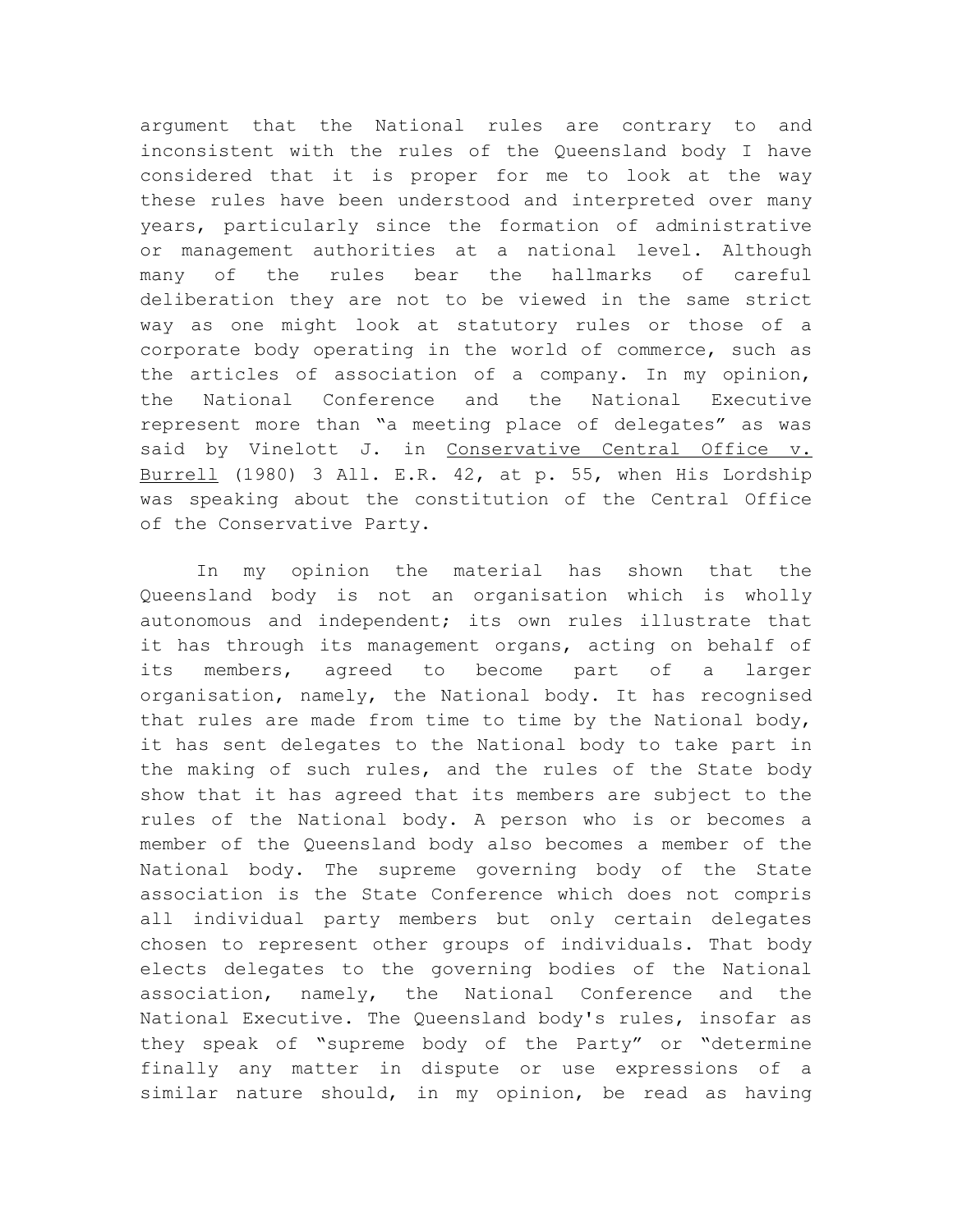reference to the affairs of the State branch and as being subject to the overall supremacy of the duly constituted authorities set up by the National body.

In my opinion, it is clear that the conduct of the officers and members of the Queensland body over the last fifty years (approx) has constituted an approval or ratification of the rules made from time to time by the National body, and such conduct has amounted to an acceptance that the National rules regulate the affairs of the members of the Queensland body. The totality of the evidence has persuaded me that the members of the Australian Labor Party (State of Queensland) are, by virtue of that membership, also members of the larger unincorporated association known as "The Australian Labor Party". Consequently, I do not consider that there is any need for the rules of the National association to be formally adopted by the Queensland association before they can be said to be rules which govern the conduct and affairs of the members of the Queensland body. It is individuals, and not separate voluntary associations considered as entities, who constitute the members of a political party. A political party is made up of a number of individual persons associated together for the advancement of the cause of a particular political philosphy. In my view it is meaningless to say that the National association is a political party the members of which are unincorporated associations and not the individuals who have joined themselves together in those unincorporated associations.

In ex. 3, the book which contains the platform constitution and rules of the Australian Labor Party, in the section headed "Preamble to the Platform" the following words appear: "Membership of the Australian Labor Party is open to all residents in Australia who are "prepared to accept its programme and methods and who have associations with no other political party." In my opinion the rules of the National body and of the Queensland body can be read together, and when so read they envisage that there is one